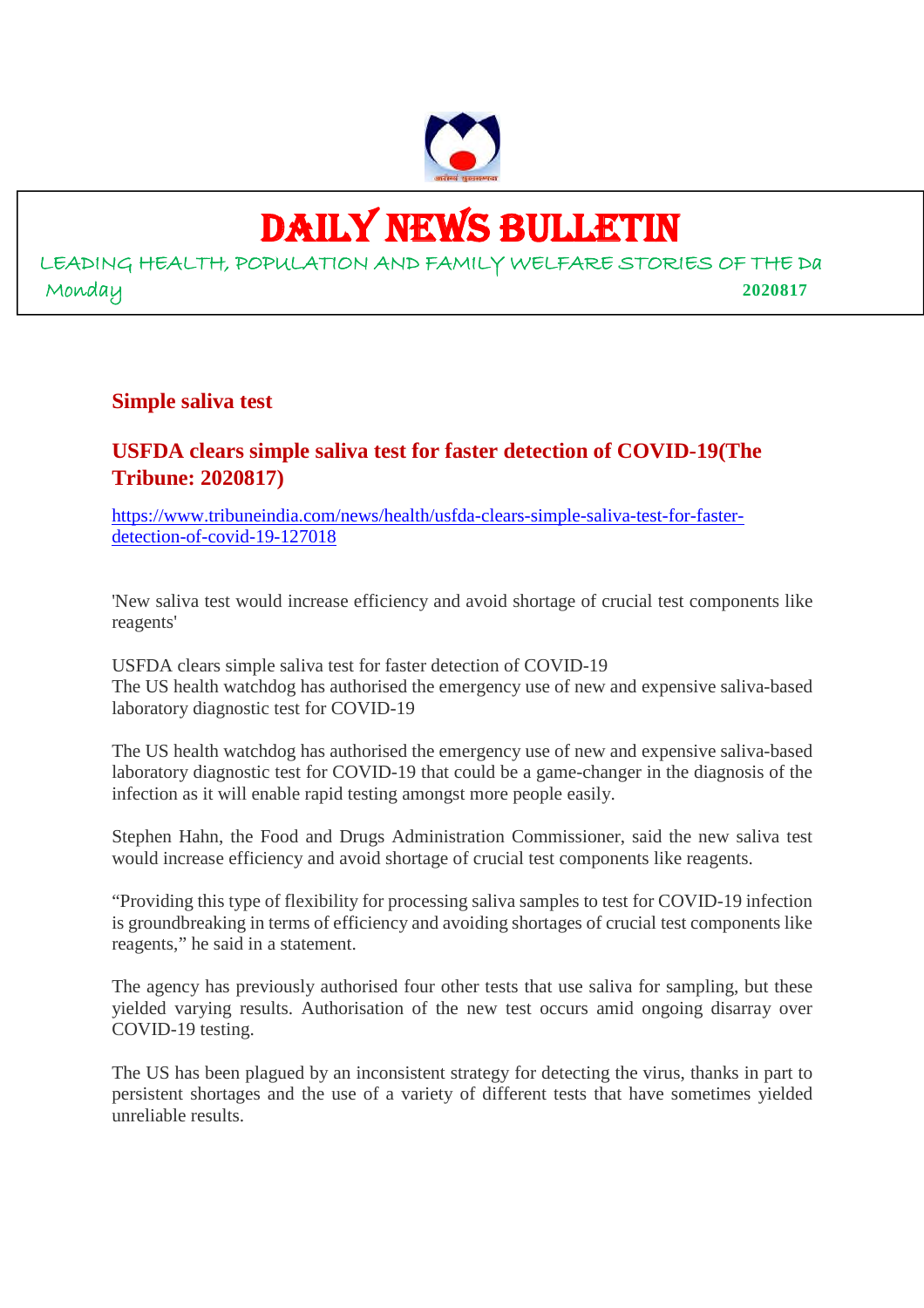The new method called SalivaDirect is being further validated as a test for asymptomatic individuals through a programme that tests players and staff from the National Basketball Association (NBA).

SalivaDirect is simpler, less expensive and less invasive than the traditional method for such testing known as nasopharyngeal (NP) swabbing.

Results so far have found that SalivaDirect is highly sensitive and yields similar outcomes as NP swabbing.

With the FDA's emergency use authorisation, the testing method is immediately available to other diagnostic laboratories that want to start using the new test, which can be scaled up quickly for use across the nation and, perhaps, beyond—in the coming weeks, researchers said.

A key component of SalivaDirect, the researchers note, is that the method has been validated with reagents and instruments from multiple vendors.

This flexibility enables continued testing if some vendors encounter supply chain issues as experienced early in the pandemic.

"This is a huge step forward to make testing more accessible," said Chantal Vogels, a Yale postdoctoral fellow, who led the laboratory development and validation along with Doug Brackney, an adjunct assistant clinical professor.

"This started off as an idea in our lab soon after we found saliva to be a promising sample type of the detection of SARS-CoV-2, and now it has the potential to be used on a large scale to help protect public health. We are delighted to make this contribution to the fight against coronavirus," he said.

Development of SalivaDirect as a means of rapidly expanding SARS-CoV-2 testing was spearheaded this spring by Nathan Grubaugh and Anne Wyllie, assistant professor and associate research scientist, respectively, at Yale School of Public Health.

After finding saliva to be a promising sample type for SARS-CoV-2 detection, they wanted to improve the method further.

"With saliva being quick and easy to collect, we realised it could be a game-changer in COVID-19 diagnostics," said Wyllie.

With testing urgently needed, the Yale team was determined to decrease both testing times and costs, to make testing widely accessible.

"Wide-spread testing is critical for our control efforts. We simplified the test so that it only costs a couple of dollars for reagents and we expect that labs will only charge about USD 10 per sample. If cheap alternatives like SalivaDirect can be implemented across the country, we may finally get a handle on this pandemic, even before a vaccine," said Grubaugh.

Grubaugh and Wyllie said that they are not seeking to commercialise the method rather want the simplified testing method to help those most in need.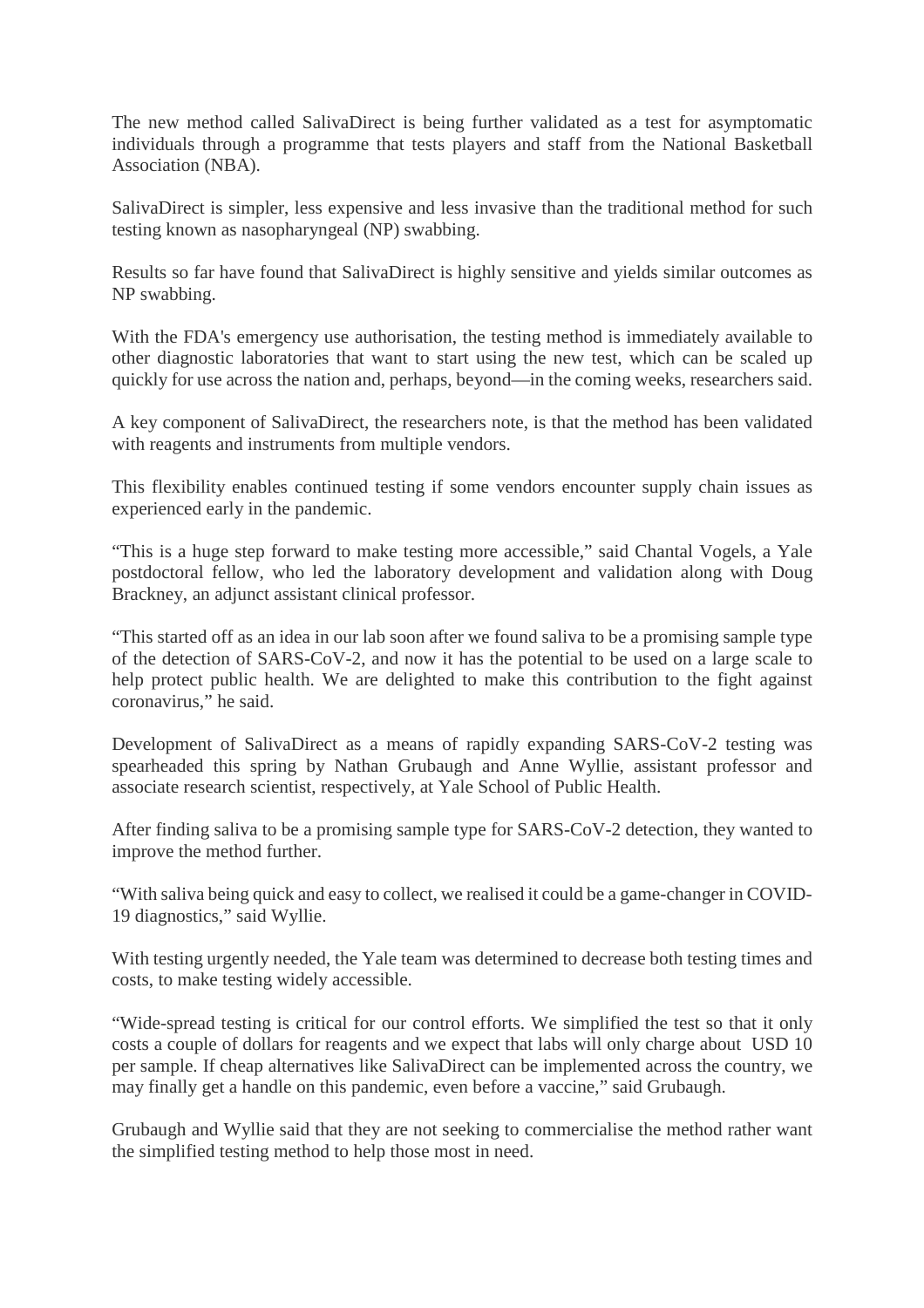Testing for SARS-CoV-2 has been a major stumbling block in the fight against the pandemic, with long delays and shortages of testing.

Some experts have said that up to 4 million tests are needed per day and SalivaDirect provides one pathway toward that goal, the researchers said.

"Using SalivaDirect, our lab can double our testing capacity," said Professor Chen Liu, chair of Yale Pathology, who oversaw the clinical validation of the study.

Globally, coronavirus has infected 20,950,402 people while the disease has killed so far

# **Low-cost emergency ventilator**

# **Scientists invent low-cost emergency ventilator (The Tribune: 2020817)**

https://www.tribuneindia.com/news/health/scientists-invent-low-cost-emergency-ventilator-127019

Using standard parts that cost less than USD 400, scientists have developed an emergency ventilator

Scientists invent low-cost emergency ventilator

Using standard parts that cost less than USD 400, scientists have developed an emergency ventilator

Using standard parts that cost less than USD 400, scientists have developed an emergency ventilator which could be an affordable option when more sophisticated technology is not available, or in short supply, an invention that may help save the lives of those suffering from COVID-19.

While in the simplest ventilators, doctors squeeze a self-inflating bag by hand to pump air into the lungs, and high-end automated versions use complex electronics to control multiple parameters, the current innovation, described in a yet-to-be peer-reviewed study in medRxiv, is a cost-effective device with a mechanism that automatically squeezes the self-inflating bag.

"We wanted to build the simplest device that could be effective. Our acute shortage ventilator is exactly that, and we now want to get it into use as quickly as possible," said Martin Breidenbach, a co-author of the study from Stanford University in the US.

The researchers, including those from Stanford University in the US, said ventilators are lifesavers for those who can't breathe sufficiently on their own -- a common problem for those severely affected by COVID-19.

They explained that the device compresses oxygen-rich air and pushes it through tubes into a patient's lungs, expanding them, and helping take up oxygen, following which the lungs contract on their own, pushing the air back out.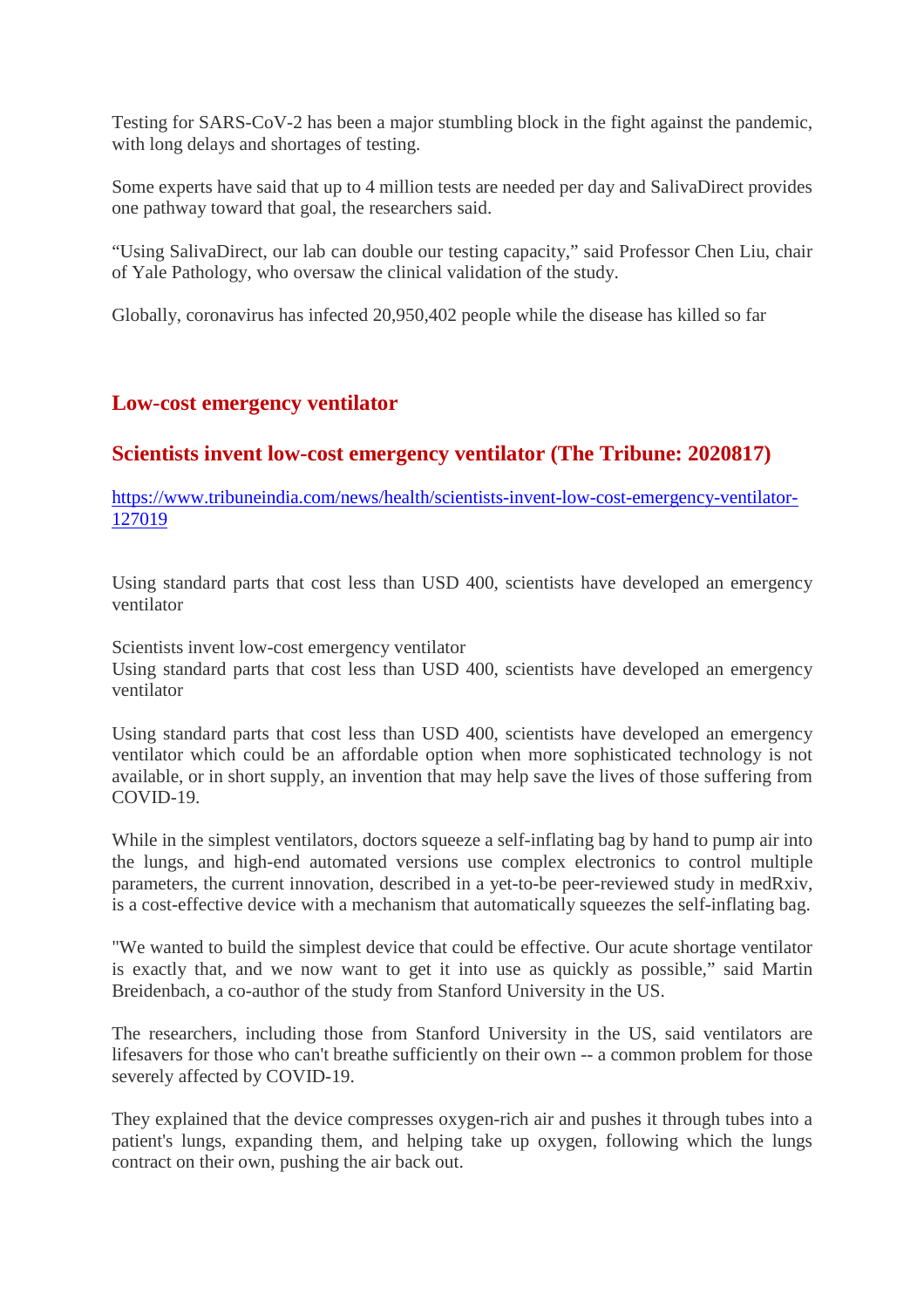The current innovation, according to the scientists, is based on a simple model, with the addition of a mechanism that automatically squeezes the self-inflating bag.

They said the system also incorporates modern, inexpensive electronic pressure sensors and microcomputers with sophisticated software that precisely controls the squeeze.

According to the study, the microcomputers also drive a small control panel, and operators can control the system with that or with a laptop computer.

While several groups across the world have developed low-cost emergency ventilators in recent months, the scientists believe their current invention stands out as a fancier version of the simplest ventilator design.

They said they could build the ventilator at a cost less than USD 400 per unit, compared to USD 20,000 or more for a professional-grade system with field support.

"These qualities should make the ventilator particularly helpful for mid- and low-income countries, where medical resources are scarce," said study co-author Michael Bressack from Stanford University.

While the team or the university does not produce or distribute the ventilator, the researchers said they are offering the technology at no cost to others who want to build the ventilator and deploy it after having obtained regulatory approvals. PTI

# **Mortality**

# **Weight between young adulthood, midlife linked to mortality (The Tribune: 2020817)**

https://www.tribuneindia.com/news/health/weight-between-young-adulthood-midlife-linkedto-mortality-127011

Researchers estimate that 12.4 per cent of early deaths in the US may be attributable to having a higher BMI at any point between early- and mid-adulthood.

Weight between young adulthood, midlife linked to mortality Researchers estimate that 12.4 per cent of early deaths in the US may be attributable to having a higher BMI at any point between early- and mid-adulthood.

Changes in weight between young adulthood and midlife may have important consequences for a person's risk of early death, say researchers.

The study found that participants whose body mass index (BMIs) went from the obese range in early adulthood down to the overweight range in midlife halved their risk of dying during the study period, compared with individuals whose BMIs stayed in the obese range.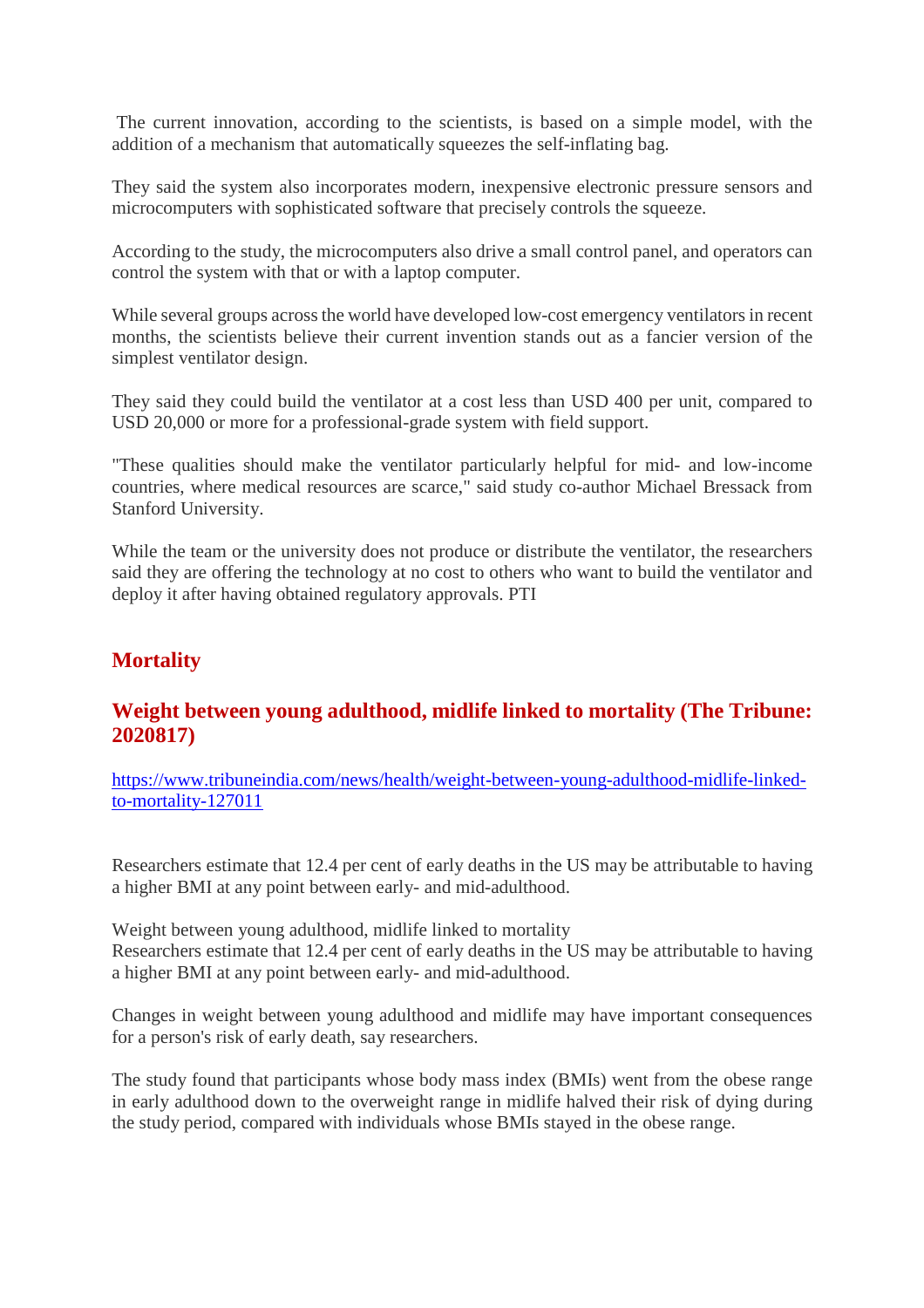On the other hand, weight loss after midlife did not significantly reduce participants' risk of death, the study published in the journal, JAMA Network Open, reported.

The researchers estimate that 12.4 per cent of early deaths in the US may be attributable to having a higher BMI at any point between early- and mid-adulthood.

"The results indicate an important opportunity to improve population health through primary and secondary prevention of obesity, particularly at younger ages," said study author Andrew Stokes from Boston University School of Public Health (BUSPH) in the US.

The research team used data from 1998 through 2015 for 24,205 participants from the National Health and Nutrition Examination Survey. The participants were 40-74 years old when they entered the study, and the data included participants' BMI at age 25, 10 years before they entered the study, and when they entered the study.

The researchers then analysed the relationship between BMI change and the likelihood that a participant died over the course of the observed period, controlling for other factors such as participants' sex, past and current smoking, and education level. They found that study participant whose BMIs went from the obese range at age 25 down to the overweight range in midlife were 54 per cent less likely to have died than participants whose BMIs stayed in the obese range. Instead, these participants with an obese to overweight trajectory had a risk of death closer to that of participants whose BMIs had been in the overweight range all along.

The researchers estimated that 3.2 per cent of deaths in the study would have been avoided if everyone with a BMI in the obese range at age 25 had been able to bring their BMIs down to the overweight range by midlife.

The researchers did not find a similar reduction in risk of death for participants who lost weight later in their lives. They wrote that this may be because weight loss later in life is more likely to be tied to an ageing person's worsening health.

# **COVID-19 patients**

# **COVID-19 patients with underlying heart conditions at higher death risk, study confirms Most patients experience only mild illness (The Tribune: 2020817)**

https://www.tribuneindia.com/news/health/covid-19-patients-with-underlying-heartconditions-at-higher-death-risk-study-confirms-126933

COVID-19 patients with underlying heart conditions at higher death risk, study confirms Health workers collect swab samples of people for COVID-19 tests, at a dispensary in Patiala, ON Saturday, August 16, 2020. PTI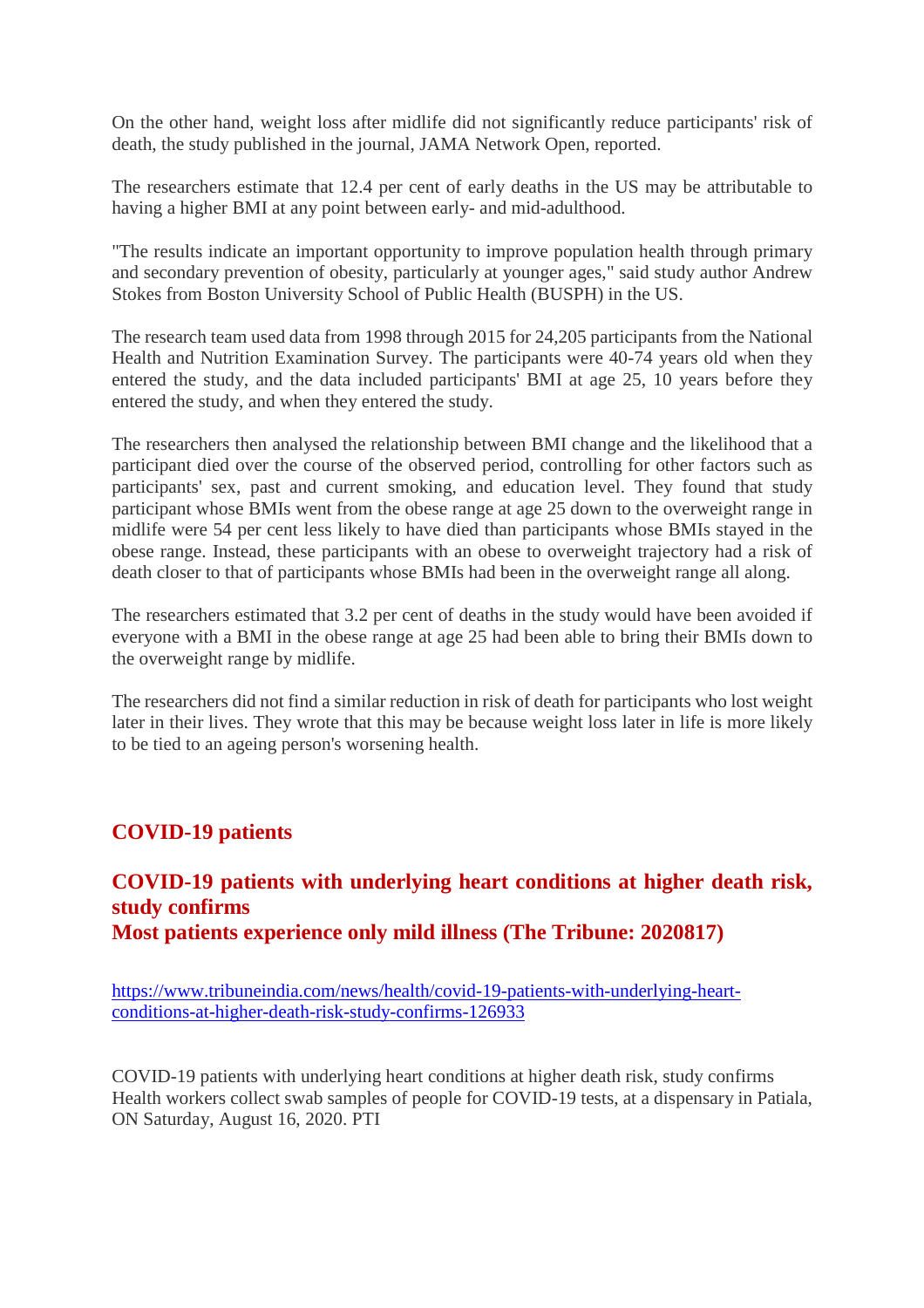COVID-19 patients with underlying heart conditions or risk factors may develop cardiovascular complications while hospitalised, and are more likely to die from the novel coronavirus infection, according to a review of studies which could help clinicians identify individuals at higher risk.

While most patients with COVID-19 experience only mild illness, the review research published in the journal PLOS ONE, noted that the disease can generate severe pneumonia and lead to death in others.

According to the researchers from the Magna Graecia University of Catanzaro in Italy, it is crucial for clinicians working with cardiovascular patients to understand the clinical presentation and risk factors for COVID-19 infection in this group.

The findings, according to the researchers, strongly suggests that COVID-19 fatality is influenced by pre-existing heart conditions and/or cardiovascular risk factors.

In the current study, they analysed data from 21 published observational studies on a total of 77,317 hospitalised COVID-19 patients in Asia, Europe and the US.

At the time they were admitted to the hospital, the scientists found that 12.89 per cent of the patients had cardiovascular comorbidities, 36.08 per cent had hypertension, and 19.45 per cent had diabetes.

They said cardiovascular complications were documented during the hospital stay of 14.09 per cent of the COVID-19 patients.

The most common of these complications were irregular heartbeats with a significant numbers of patients also experiencing heart injury, the study noted.

When the scientists assessed the data, they also found that pre-existing cardiovascular comorbidities or risk factors were significant predictors of heart complications, but age and gender were not.

"These findings unveil additional prognostic elements that should be taken into account, in addition to age and gender, to influence the risk prognostication and clinical management of COVID-19 patients," they noted.

"Cardiovascular complications are frequent among COVID-19 patients and might contribute to adverse clinical events and mortality," the scientists wrote in the study. — PTI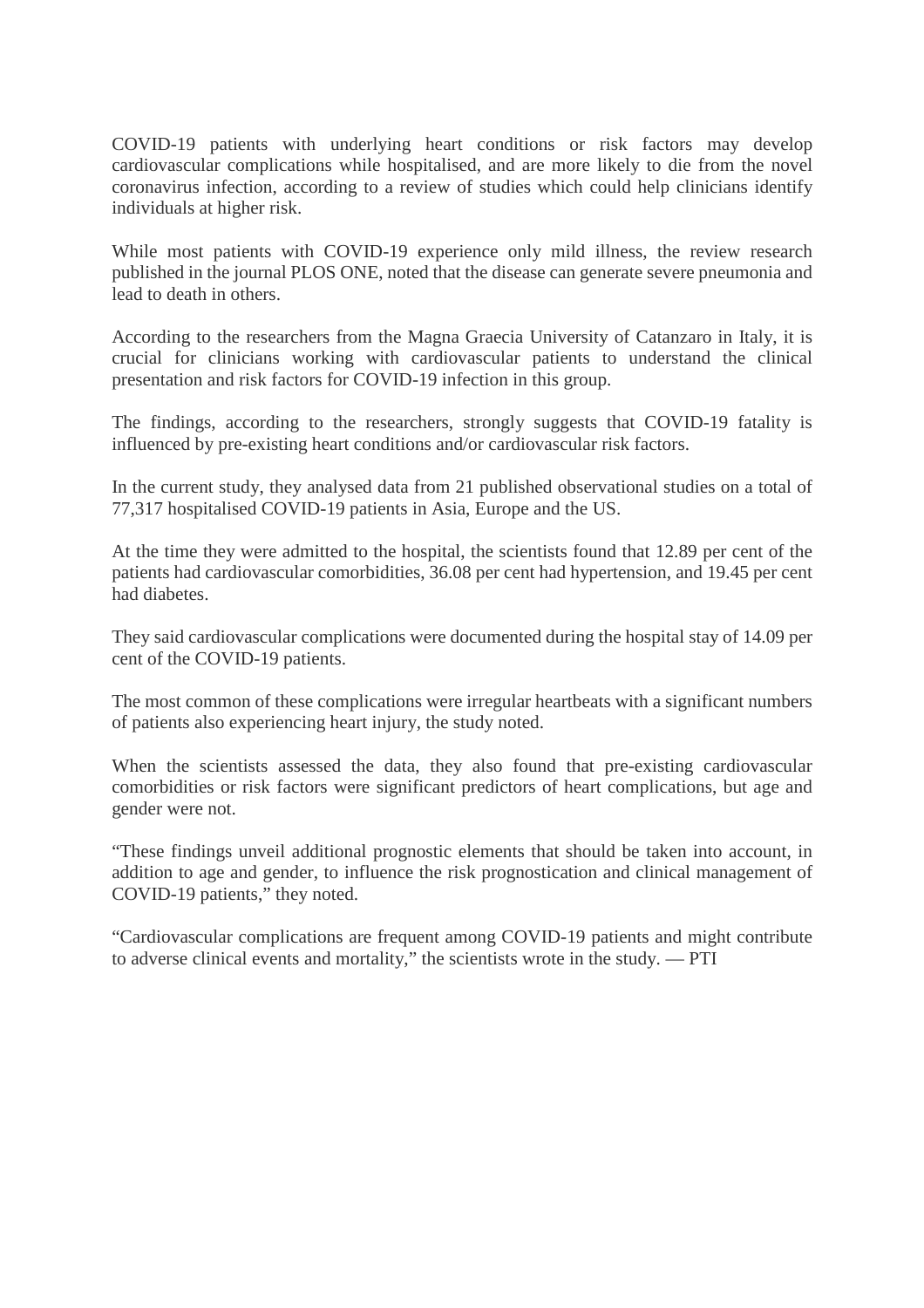# **Obesity epidemic**

# **COVID-19 lockdowns may worsen obesity epidemic, say scientists (The Tribune: 2020817)**

https://www.tribuneindia.com/news/health/covid-19-lockdowns-may-worsen-obesityepidemic-say-scientists-126405

The scientists added that physical distancing also increases anxiety by limiting people's ability to socially interact

COVID-19 lockdowns may worsen obesity epidemic, say scientists Photo for representation only.

Lockdown measures enforced in many countries around the world to curb the COVID-19 pandemic may escalate emotional stress, economic anxiety, and increase the rates of obesity across the population, according to a research which calls for socioeconomic safety nets and community support networks to mitigate these effects.

According to the scientists, including those from the University of Copenhagen in Denmark, locking down society to combat COVID-19 creates psychosocial insecurity that may lead to obesity.

The review of studies, published in the journal Nature Reviews Endocrinology, noted that counter measures are needed to keep the public both metabolically healthy and safe from the coronavirus.

It said the rates of obesity may explode because of measures to limit the spread of COVID-19, adding that investment in obesity research will help inform counter strategies.

"We are concerned that policymakers do not fully understand how strategies such as lockdowns and business closures could fuel the rise of obesity - a chronic disease with severe health implications, but with few reliable treatment options," said study co-author Christoffer Clemmensen from the University of Copenhagen.

In the research, Clemmensen and his team outlined how COVID-19 containment strategies could increase rates of obesity.

They said people with limited economic resources are more likely to eat highly-processed and energy-rich food, which have been shown to stimulate appetite, potentially leading to them eating more calories than they need.

"It is likely that more people will turn to these forms of food, as more people lose their jobs and experience economic hardship," said study co-author Michael Bang Petersen from Aarhus University in Denmark.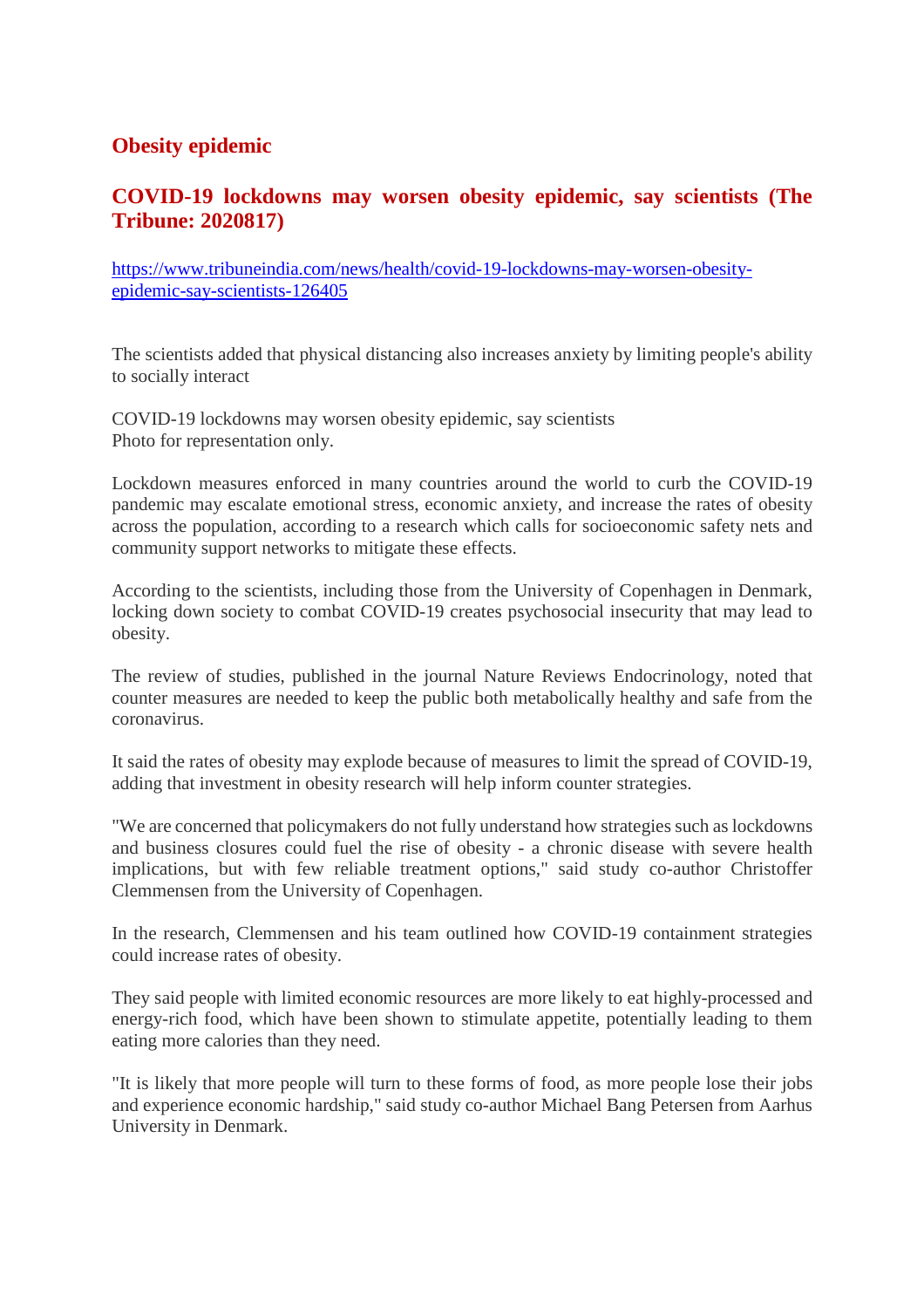The scientists added that physical distancing also increases anxiety by limiting people's ability to socially interact.

They said feelings of loneliness and isolation, combined with confinement within a home setting, can impact food behaviour, causing people to overeat.

This effect, according to the research, is compounded by lower levels of physical activity, as people are urged to work from home and venture out as little as possible.

"Given our review of the potential pathways, however, we expect an emphasis on socioeconomic safety nets and community support networks to be key," the scientists wrote in the study.

Thorkild I.A. Sorensen, another co-author of the study from the University of Copenhagen, said scientists still do not exactly understand how a person's mental health and economic status end up increasing the risk of one developing obesity.

"We know that there are links between obesity and a person's class and mental health, but we don't exactly understand how they make an impact," Sorensen said.

According to the researchers, more studies are needed to uncover the cause and effect behind this process.

But the scientists emphasised that physical distancing and the rising rates of unemployment could lead to increased rates of obesity.

# **Obesity epidemic**

# **COVID-19 lockdowns may worsen obesity epidemic, say scientists (The Tribune: 2020817)**

https://www.tribuneindia.com/news/health/covid-19-lockdowns-may-worsen-obesityepidemic-say-scientists-126405

The scientists added that physical distancing also increases anxiety by limiting people's ability to socially interact

COVID-19 lockdowns may worsen obesity epidemic, say scientists Photo for representation only.

Lockdown measures enforced in many countries around the world to curb the COVID-19 pandemic may escalate emotional stress, economic anxiety, and increase the rates of obesity across the population, according to a research which calls for socioeconomic safety nets and community support networks to mitigate these effects.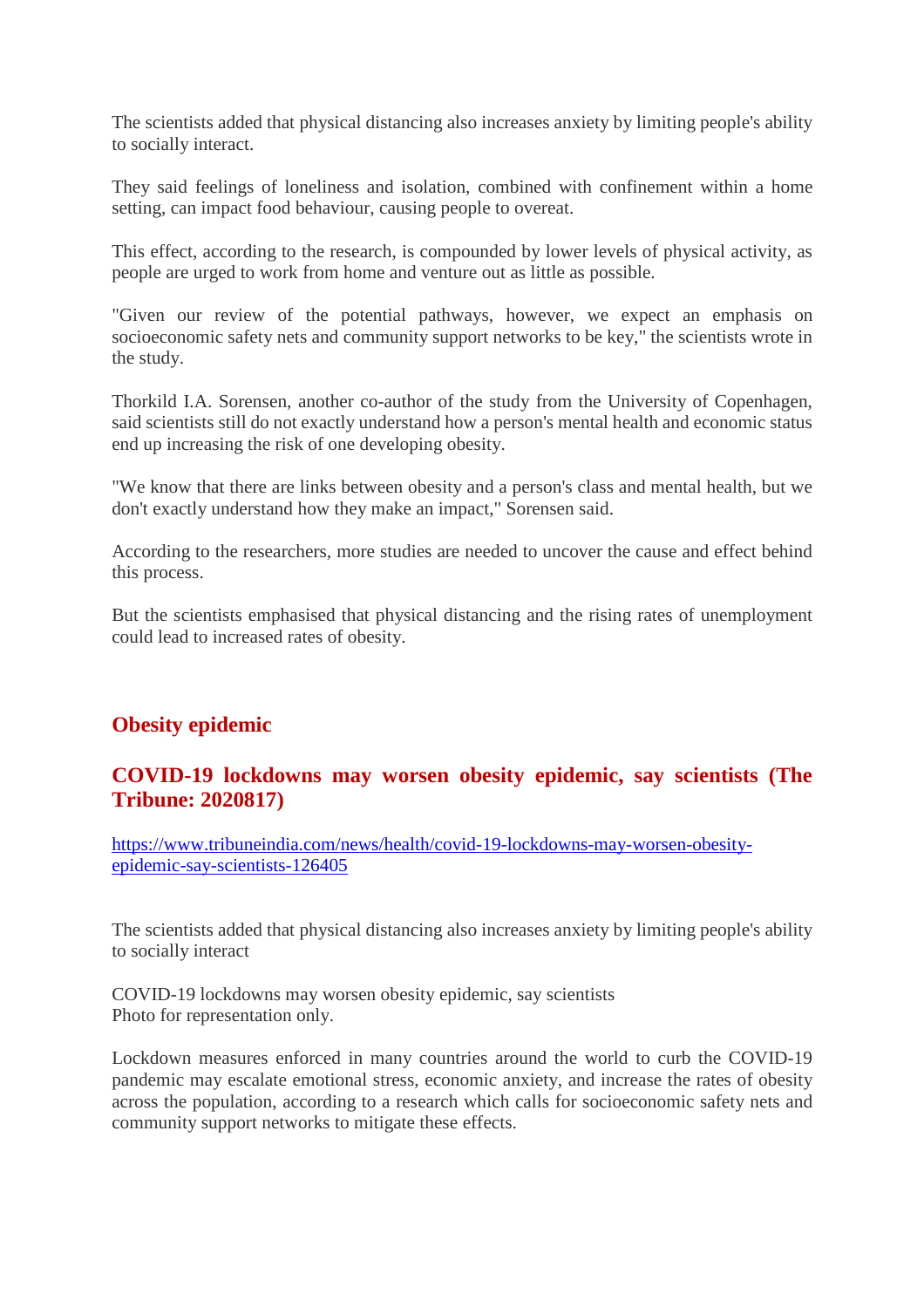According to the scientists, including those from the University of Copenhagen in Denmark, locking down society to combat COVID-19 creates psychosocial insecurity that may lead to obesity.

The review of studies, published in the journal Nature Reviews Endocrinology, noted that counter measures are needed to keep the public both metabolically healthy and safe from the coronavirus.

It said the rates of obesity may explode because of measures to limit the spread of COVID-19, adding that investment in obesity research will help inform counter strategies.

"We are concerned that policymakers do not fully understand how strategies such as lockdowns and business closures could fuel the rise of obesity - a chronic disease with severe health implications, but with few reliable treatment options," said study co-author Christoffer Clemmensen from the University of Copenhagen.

In the research, Clemmensen and his team outlined how COVID-19 containment strategies could increase rates of obesity.

They said people with limited economic resources are more likely to eat highly-processed and energy-rich food, which have been shown to stimulate appetite, potentially leading to them eating more calories than they need.

"It is likely that more people will turn to these forms of food, as more people lose their jobs and experience economic hardship," said study co-author Michael Bang Petersen from Aarhus University in Denmark.

The scientists added that physical distancing also increases anxiety by limiting people's ability to socially interact.

They said feelings of loneliness and isolation, combined with confinement within a home setting, can impact food behaviour, causing people to overeat.

This effect, according to the research, is compounded by lower levels of physical activity, as people are urged to work from home and venture out as little as possible.

"Given our review of the potential pathways, however, we expect an emphasis on socioeconomic safety nets and community support networks to be key," the scientists wrote in the study.

Thorkild I.A. Sorensen, another co-author of the study from the University of Copenhagen, said scientists still do not exactly understand how a person's mental health and economic status end up increasing the risk of one developing obesity.

"We know that there are links between obesity and a person's class and mental health, but we don't exactly understand how they make an impact," Sorensen said.

According to the researchers, more studies are needed to uncover the cause and effect behind this process.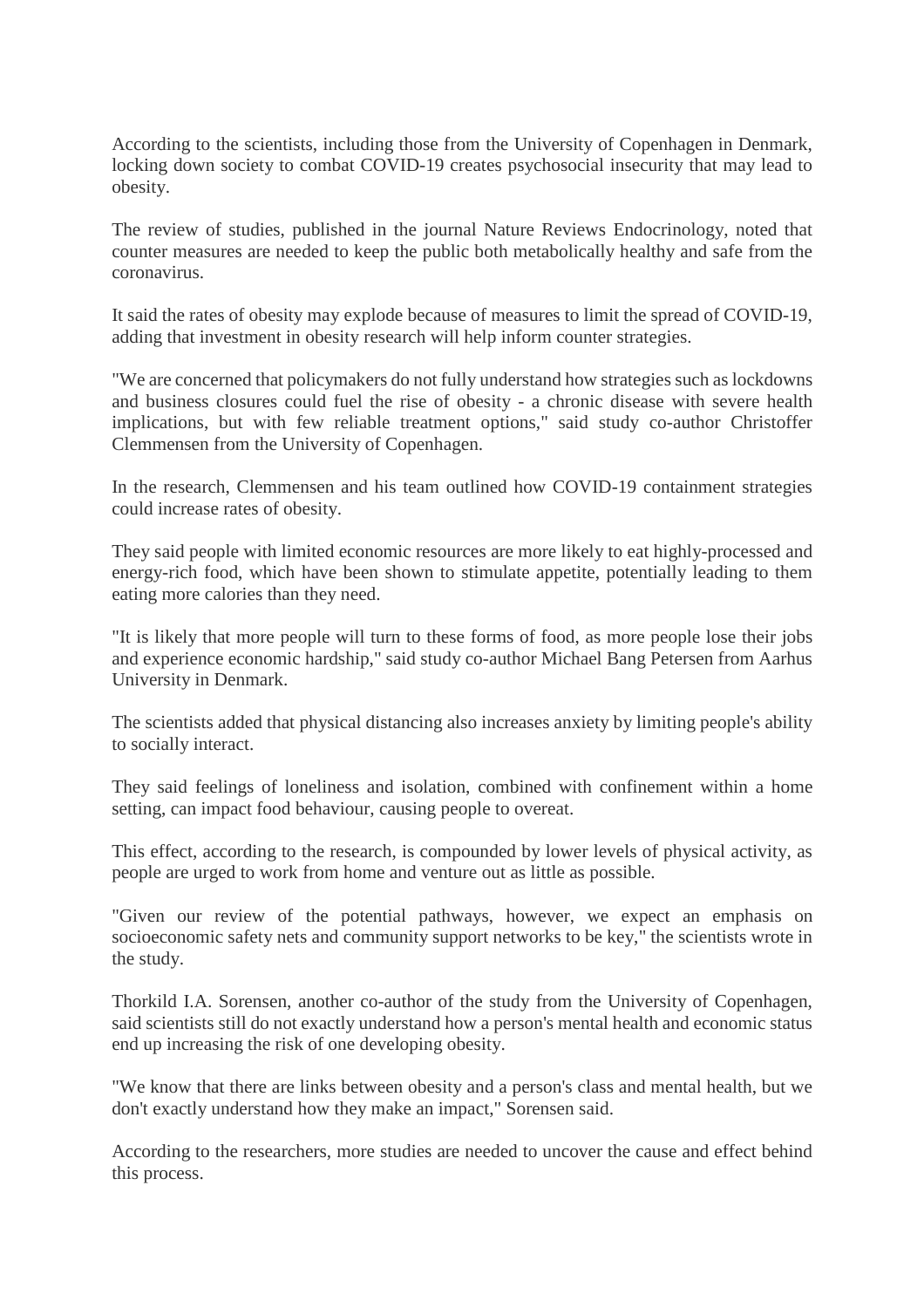But the scientists emphasised that physical distancing and the rising rates of unemployment could lead to increased rates of obesity.

# **New low-cost test can diagnose COVID-19**

# **New low-cost test can diagnose COVID-19 in just 20 minutes (The Tribune: 2020817)**

https://www.tribuneindia.com/news/health/new-low-cost-test-can-diagnose-covid-19-in-just-20-minutes-126395

The rapid molecular test is highly accurate and easy to use

New low-cost test can diagnose COVID-19 in just 20 minutes Scientists have developed a new low-cost nasal swab test which can accurately diagnose the presence of SARS-CoV-2 virus that causes COVID-19 in just 20 minutes.

Scientists have developed a new low-cost nasal swab test which can accurately diagnose the presence of SARS-CoV-2 virus that causes COVID-19 in just 20 minutes.

The findings, published in the Journal of Medical Microbiology, show the test called N1- STOP-LAMP, is 100 per cent accurate in diagnosing samples containing SARS-CoV-2 at high loads.

The rapid molecular test is highly accurate and easy to use, making it a prime candidate for use in settings with limited testing capabilities, according to the researchers.

The method involves using a small portable machine, which can reliably detect SARS-CoV-2 from just one nasal swab, they said.

"In the race to control the COVID-19 pandemic, access to rapid, precision diagnostics is key," said Tim Stinear, a professor at the University of Melbourne in Australia.

"We have developed an alternative COVID-19 molecular test that can be readily deployed in settings where access to standard laboratory testing is limited or where ultra-rapid result turnaround times are needed," Stinear said.

This new test uses only one tube and involves only a single step, making it more efficient and lower cost than many of the current tests for SARS-CoV-2.

The N1-STOP-LAMP method was found to be 100 per cent accurate and correctly identified 87 per cent of tests as positive when used to assess 157 confirmed-positive samples.

The results were fast, with an average time-to-positive of 14 minutes for 93 of those clinical samples.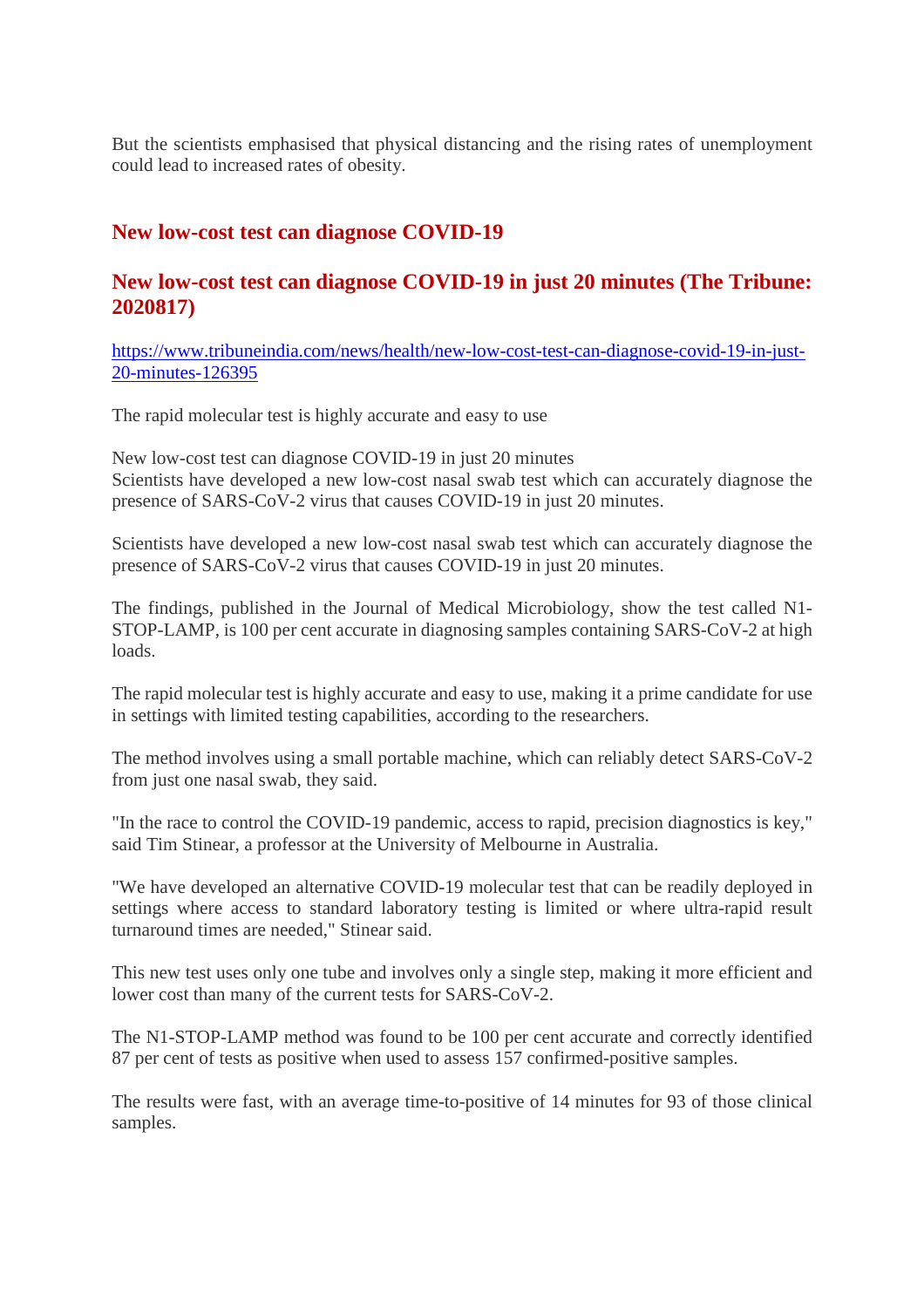"We see this kind of technology having benefit in settings liked aged care facilities, or overseas laboratories with limited resources and equipment," Stinear said.

"The test requires a small shoebox-sized machine, as well as reagents, but everything is portable," he said.

The researchers noted that STOP-LAMP is what is referred to as a 'near care' test, and is not intended to replace the current gold standard PCR testing.

It's a robust diagnostic test for the specific and rapid detection of COVID-19, but it's important to note that it trades some detection sensitivity for speed and ease-of-use, they said. --PTI

# **Vaccine plan**

**India eyes global front runners in vaccine planKEY MEET TODAY: Expert committee will hold discussions with Indian pharma companies (Hindustan: 2020817)**

https://epaper.hindustantimes.com/Home/ArticleView



Covid-19 vaccines being developed by UK's Oxford-AstraZeneca and United States's Moderna-NIAID are the top candidates India is looking at for possible acquisition discussions,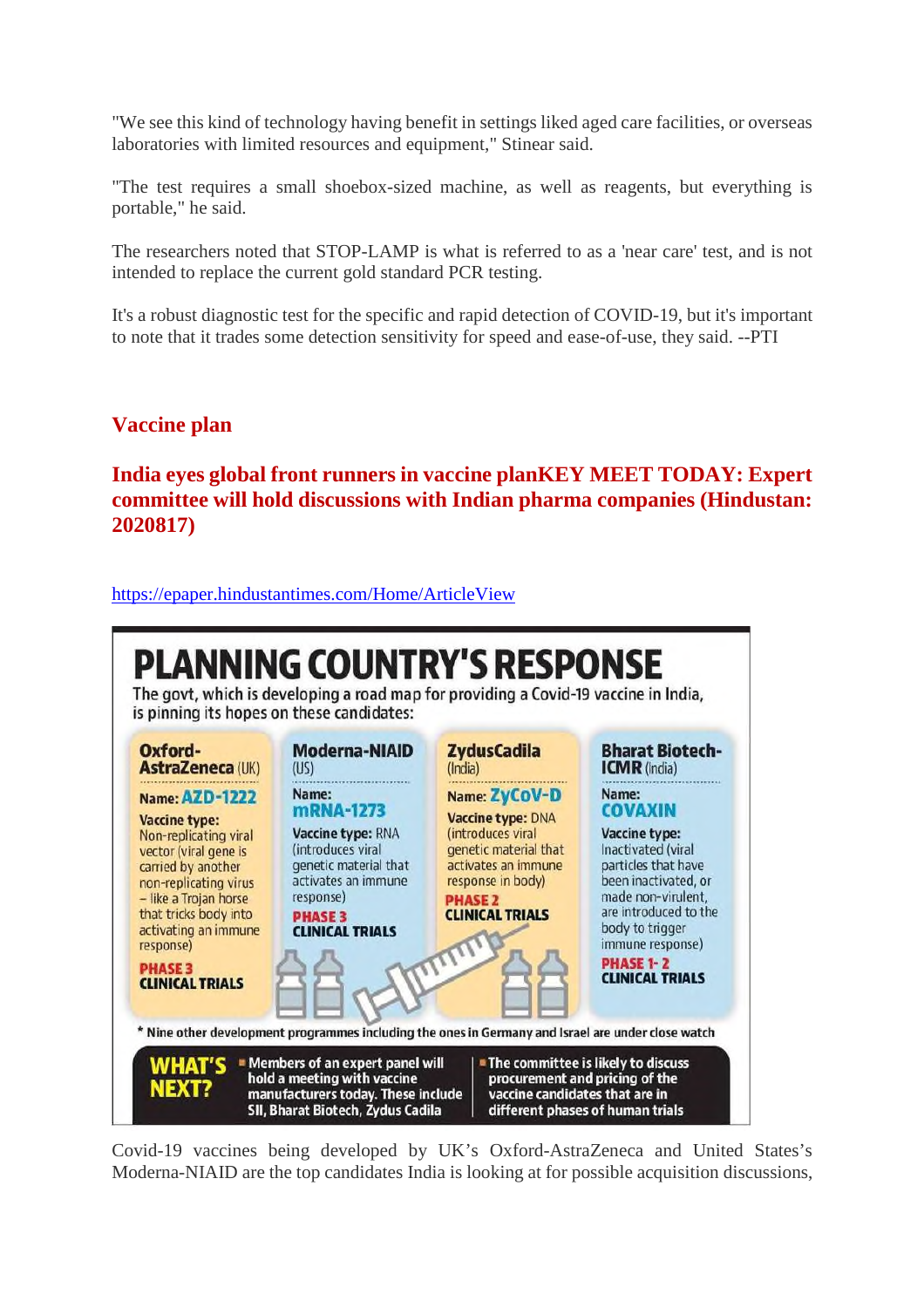senior government officials aware of the country's vaccine strategy said, adding that a group of experts spearheading the process will hold a crucial meeting on Monday with the heads of pharma firms involved in the development of some of the candidates.

The government will also closely track the progress of candidates being tested by the Hyderabad-based Bharat Biotech and Ahmedabad-based Zydus Cadila. Pune-based Serum Institute of India (SII) has struck a production and clinical trials deal with AstraZeneca for the AZD1222 vaccine, which has till now been tested in the most number of people among the close to 200 options across the world.

According to one of the officials, India is at present waiting for trial data for the Russian candidate, which last week became the first coronavirus vaccine to be approved in the world. "For now, we are looking at the Oxford-AstraZeneca vaccine, which is in co-production with Serum Institute of India for the Indian market, and the Moderna vaccine, which has also entered phase 3 trails," this person said, asking not to be identified.

Nine other vaccine development programmes — including ones in Germany and Israel — are also being looked at, this person added. These were part of discussions that were held at top government levels.

According to a second official, who too asked not to be named, the National Expert Group on Vaccine Administration will hold its second meeting on Monday and discuss with granular details of procurement processes and pricing with the heads of several pharma firms, including SII, Bharat Biotech and Zydus Cadila .

Headed by Niti Aayog's VK Paul and co-chaired by Union health secretary Rajesh Bhushan, the panel will meet at around 3.30pm, according to the health ministry's meeting notice that was seen by HT. Adar C Poonawalla, CEO of Serum Institute of India, Krishna Ella, MD of Bharat Biotech, and Pankaj R Patel, chairman of Zydus Cadila, have been invited for the meeting. The members of the panel include department of biotechnology secretary, Renu Swarup, director general, Indian Council of Medical Research, Dr Balram Bhargava and department of pharmaceuticals secretary, PD Vaghela.

At present, there are 29 vaccines in clinical trials – a multi-step process to establish safety and efficacy of a shot. There are 138 more that are in pre-clinical phases, which includes development and animal trials. The Covid-19 pandemic has infected 21.7 million people around the world in less than nine months since it first began spreading. At least 770,000 people have died.

The once-in-a-century outbreak has triggered a dash for vaccines, with the first of options expected by early or mid next year. The process usually takes 10-12 years.

According to the first official cited above, the government is closely following data emerging from these candidates. The Russian vaccine, Sputnik V, is in its second phase of trials but little is known about how it performed in the first phase, although Russian President Vladimir Putin said it was safe while announcing it had been approved.

According to an expert associated with trials of the Bharat Biotech vaccine candidate Covaxin, there is steady progress in all 12 sites where shots are being given to people. The All India Institute of Medical Sciences, Delhi, this week also started about six healthy volunteers on 2nd dose of the vaccine candidate. "There is no fixed time line as not all volunteers are given a shot in a single go. The doses are given in batches; once all the doses are administered then only we will be able to run blood tests and analyse the changes. The data analysis will take at least 2-3 weeks and I would say anything concrete can't be said before a month about the safety of the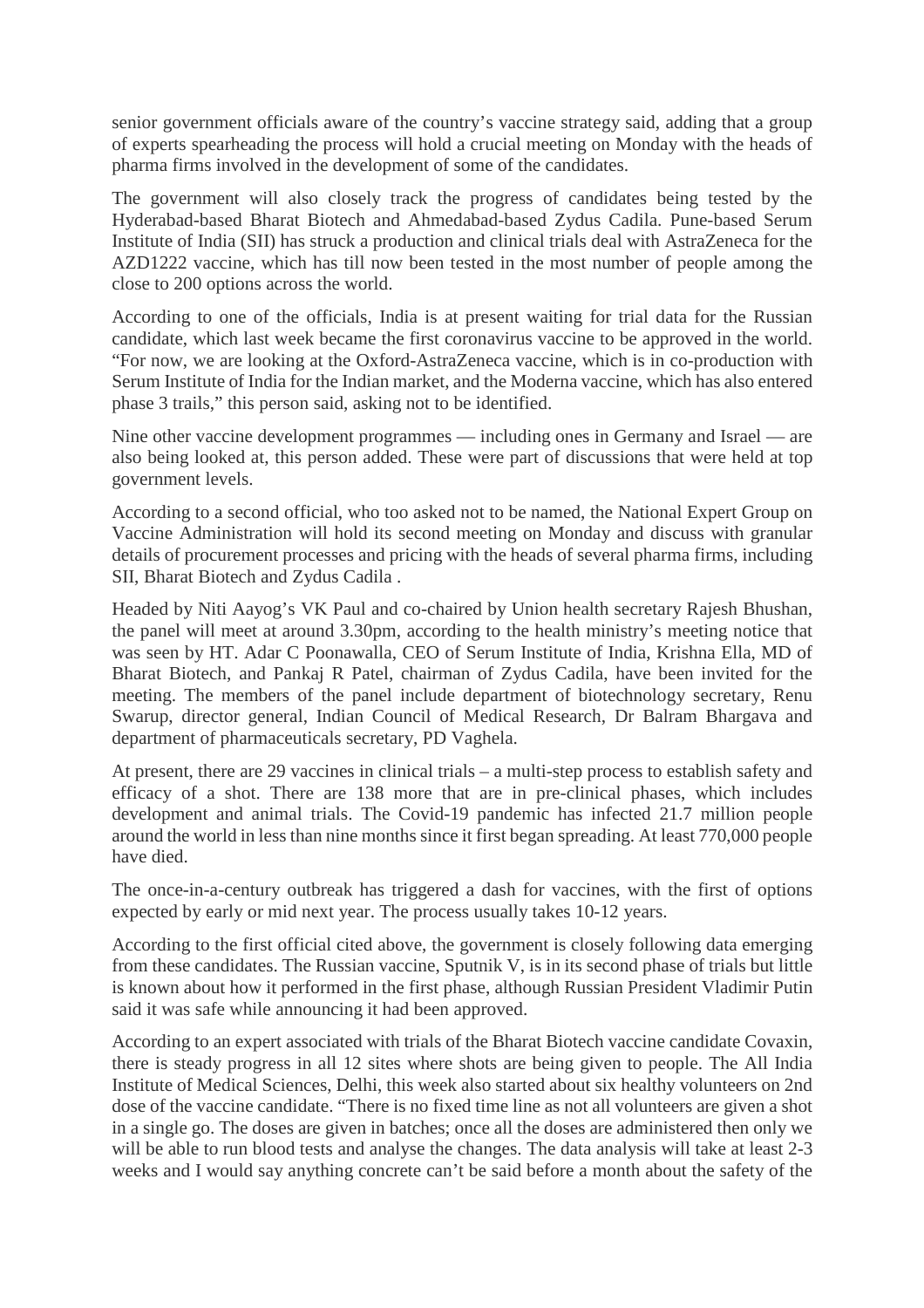vaccine candidate. However, there was no immediate adverse reaction observed," said this person, asking not to be named.

Pharma major Zydus Cadila has also started phase 2 clinical trials to establish efficacy of its indigenously developed vaccine candidate, ZyCov-D. The phase 2 trial began on August 6. Results from the phase 1 trials are not in the public domain yet.

The first official also said that states have been told that vaccine will not be available in the next few months and they should focus on 3Ts—test, trace and treat – to rein in the outbreak and mitigate its spread. "There is no alternative to ramping up testing—as we have done in Delhi—quickly tracking people who have come in contact with the Covid positive patients and ensuring proper treatment for those who have tested positive," this person said.

In his meeting on August 11 with 10 states that account for more than 80% of India's active Covid cases, Prime Minister Narendra Modi asked them to follow the NCR model and increase daily testing rates. Delhi has tested 68,532 per million of its population thus far, the highest proportion in the country. India has tested 21,989 per million.

Dr Amita Jain, head, microbiology department, King George's Medical University (KGMU), Lucknow, said: "A vaccine will be needed to check the disease spread but we don't know when an effective vaccine be available for use even though all our efforts are being directed towards making it happen as soon as possible. A good vaccine is the most cost-effective way of preventing a disease."

#### **Covid-19:What you need to know today(Hindustan: 2020817)**

#### https://epaper.hindustantimes.com/Home/ArticleView

India's cumulative coronavirus disease cases crossed the 2.5 million mark on Friday, and the death toll from the viral pandemic crossed 50,000 on Saturday. The number of daily deaths is nearing 1,000. India is adding the most cases a day in the world, but the US and Brazil, #2 and #3 in terms of daily new cases respectively, see more deaths (roughly 50-100 more a day) on average. Even if India's cases and deaths grow at the same pace, the country will cross the 3 million-case mark early next week, perhaps even by Sunday; and the 100,000-deaths mark by late September or early October. India's low case fatality rate relative to other countries, just around 2%, is a definite cause for cheer, but the loss of 50,000 lives is still worrying.

The Covid-19 pandemic is now in evidence across India — the peninsula, the hinterland, and the eastern parts of the country have all become hot spots for the disease that was once restricted to a few states, and a few urban clusters within those states. Even as progressive fatality rates come down — doctors in India, just like their peers everywhere, have become better at saving lives — and most infections remain mild (even asymptomatic), it is clear that the caseload across India will continue to rise.

India, much like the US and Brazil, has not been able to break the chain of infection. A 68-day lockdown may have helped flatten the peak and delay it (India is still to see its) even as the health care system readied itself for the onslaught, but it has not broken the chain.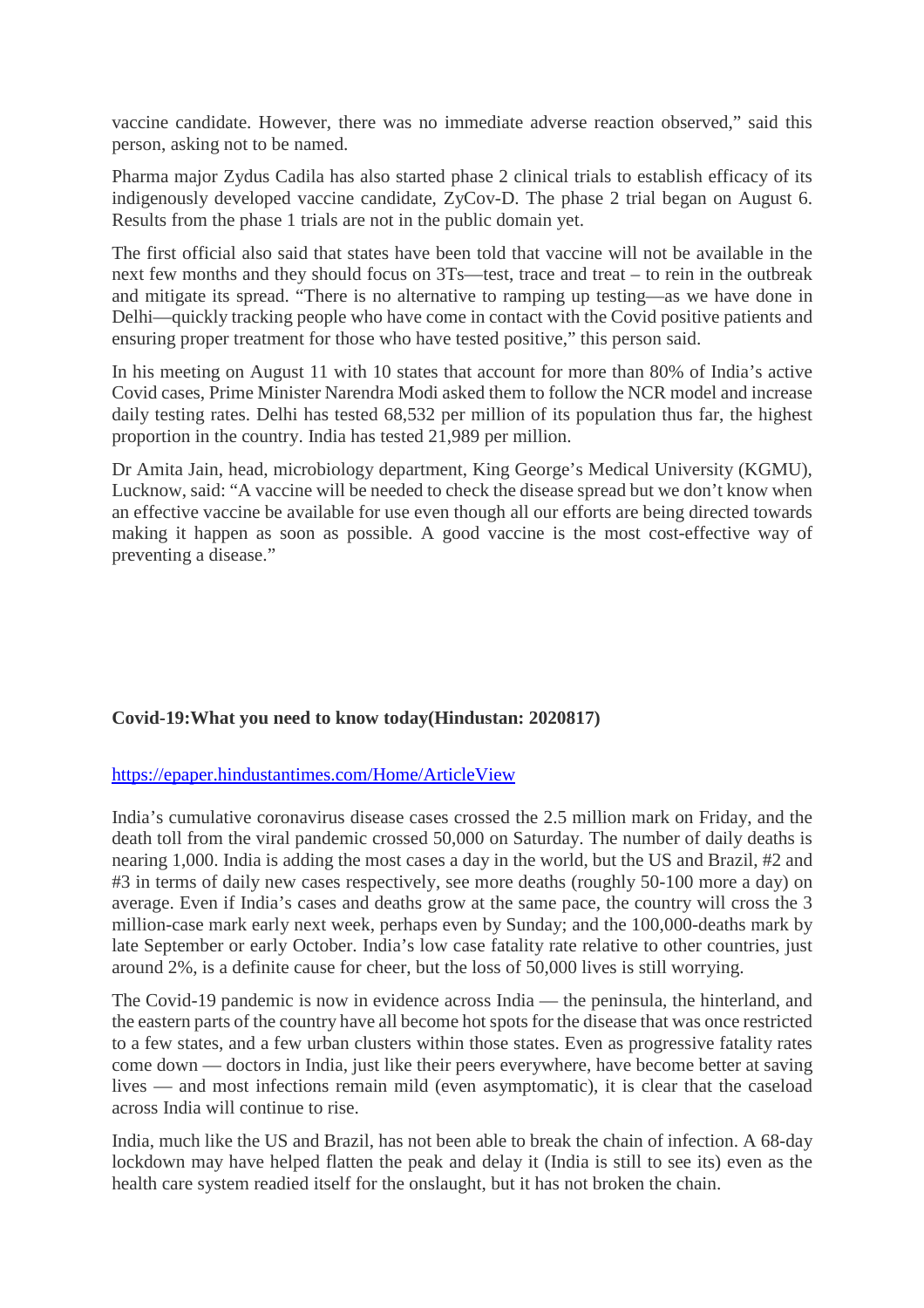India, the US and Brazil are uniquely similar because of their vast geographical size and population (India has the highest population by a bit and the US, the largest area, again by a bit). And this writer believes the three countries have not been able to control the number of cases partly (and it is a large part) because of how their people have reacted to masks.

Let there be no doubt — masks work. And let there be no doubt — research has shown that wearing masks does not reduce oxygen intake or affect breathing capability, even during exercise. These aren't my opinions — they are facts backed by science.

Yet, the US has a troubled relationship with masks, which have been weaponised by politicians in that country. They are still not mandatory in all parts of the country, and many people believe they have a right to not wear masks. The Trump administration, and the US President himself, have both not emphasised the need for masks adequately (and Trump is seen without one almost as often as he is seen with one).

Brazil's President Jair Bolsonaro, one of the few global leaders to be infected with the virus, has not been a vociferous supporter of masks either, and the relative disregard for rules in that country hasn't helped.

India is different. Prime Minister Narendra Modi has been punctilious about wearing a mask. This writer had an opportunity to observe him from close quarters at an event in Rashtrapati Bhavan on Saturday and his mask etiquette and discipline is exemplary. He was wearing the right kind of mask and wearing it the way it is meant to be.

Unfortunately, this hasn't trickled down. There are many people walking around (or cycling around) without masks (with masks under their chins) in every Indian city. They couldn't care less, or believe WhatsApp forwards about the dangers of wearing masks when exercising or about the superfluity of wearing masks in the great outdoors. There is almost no enforcement — the police clearly have better things to do than enforcing mask discipline. There is no point in trying to educate them because, one, it is a lost cause, and two, it defeats the whole purpose of reducing exposure to them and their exhalations (Survival rule 1 of the pandemic: never argue with a man, or a woman, who isn't wearing a mask).

This is unfortunate, because if everyone wore the right masks the right way, and all the time they are outside their homes, then the number of infections will start declining in a month community transmission or no community transmission.

Recovery rate (The Asian Age: 2020817)

http://onlineepaper.asianage.com/articledetailpage.aspx?id=15047138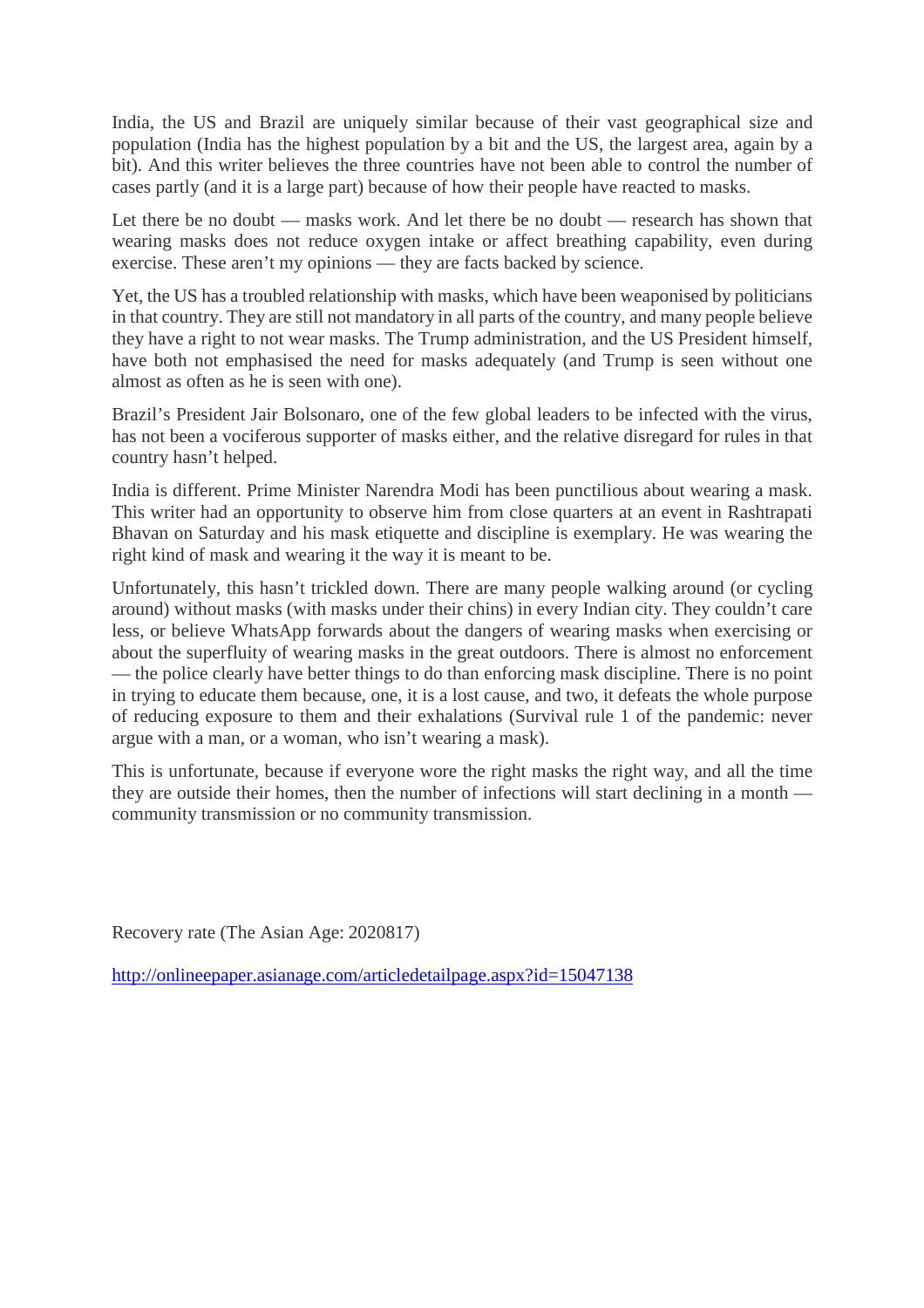# **Covid recovery rate** in Delhi over 90%

652 new cases registers in last 24 hours

#### **AGE CORRESPONDENT** NEW DELHI, AUG. 16

The national capital's Covid-19 tally rose to 1,52,580 on Sunday with 652 fresh cases, while 1,310 people recuperated from the disease in the last 24 hours pushing the recovery rate in Delhi to more than 90 per cent, authorities said.

The death toll due to the disease has increased to 4.196 with eight

more fatalities in the last 24 hours. This was the second time in a week that the number of daily fatalities due to the viral infection has dropped below 10, the Delhi government's health bulletin stated.

On August 11, Delhi had<br>recorded eight Covid-19 deaths, indicating a significant improvement in the pandemic situation in the city. The national capital recorded 14 deaths each Wednesday on and Thursday, 11 on Friday<br>and 10 on Saturday.

The number of fresh cases recorded on Sunday was the lowest after July 27, when Delhi registered 613 cases. The number of recoveries on Sunday was also the highest since July 27, when 1,497 patients<br>had recuperated from the disease.

Of the total Covid-19 cases recorded in the city so far 1,37,561 people have

# Noida: 79 new Covid-19 cases push tally to 6,486

Noida, Aug. 16: Uttar<br>Pradesh's Gautam Buddh Nagar on Sunday recorded 79 new Covid-19 cases, pushing the district's caseload to 6,486, official data showed. So far, 43 people have died from the virus in the district. The number of active cases reached 873,<br>up from 867 on Saturday and 826 on Friday, according to the data released by the UP health department for a 24-hour period.

The district currently ranks 14th in the state in terms of active cases, the data showed. Also, 72 more patients got discharged during the period. So far, 5,570 patients have recovered from Covid-19 in<br>Gautam Buddh Nagar, the third highest among districts in UP after Lucknow (9,633) and Kanpur (5,798).

it showed. The district has so far recorded 43 deaths linked to coronavirus and the mortality rate among positive cases dropped to 0.66 per cent from 0.67 per cent on Saturday, according to official statistics.

The recovery rate of patients improved slightly to 85.87 per cent from 85.79 per cent on Saturday, as per the statistics.

The maximum active<br>cases in the state are in Lucknow (7,628) followed by Kanpur Nagar (4,275),  $(2, 491)$ , Gorakhpur Varanasi (2,313), Allahabad<br>(2,290), Bareilly (2,017),

Ghaziabad  $(1,062)$ . Saharanpur (993), Aligarh (971), Azamgarh (970),<br>Ballia (936), Kushinagar<br>(893), and Basti (914), according to the data.  $-PTI$ 

recovered or discharged putting the recovery rate at 90.15 per cent. There are 10,823 active cases of coronavirus infection and<br>among them 5,762 are under home isolation.

As many as 3,024 RT<br>PCR, CB NAAT and TrueNat tests, and 7,685 rapid-antigen tests were conducted in last 24 hours. A total of 13,02,120 tests have been conducted till date that is 68,532 tests per million population, the health bulletin stated.

The case positivity rate<br>in the last 24 hours stood at 6.08 per cent. In the last one week, the number of new infections has grown by less than one per cent everyday.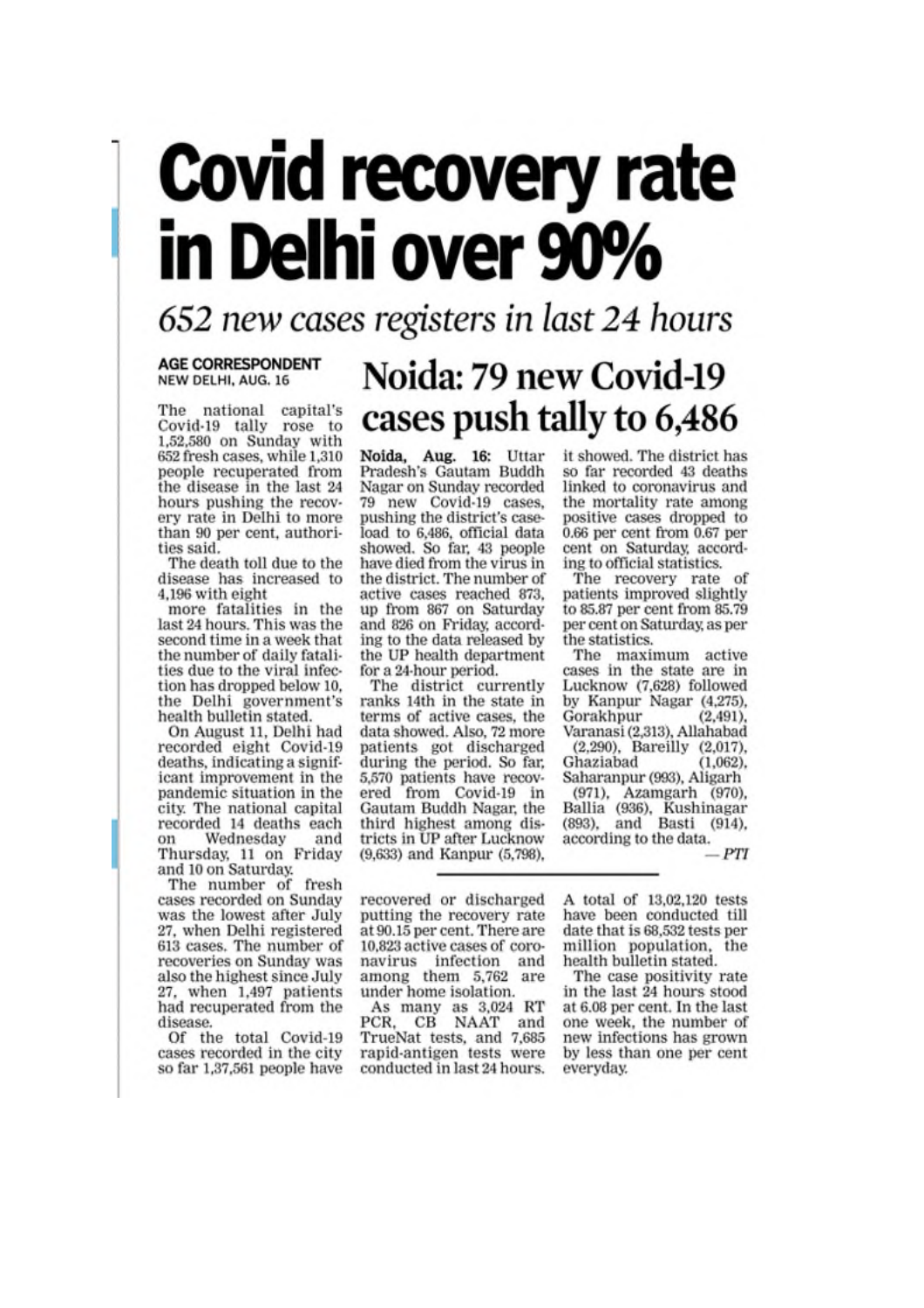# **Envioranmental Health (The Asian Age: 2020817)**

http://onlineepaper.asianage.com/articledetailpage.aspx?id=15047543

ENVIRONMENT THREAT Global warming is emerging as a driver of infectious disease like malaria, dengue to Zika limate change could expose new epidemics

**Paris, Ang. 16:** Long-dor-humanity's constant mant viruses brought book encoronement on the plane density of the resume of each density and disfiguring examples; a dengue or ziks logical footprint of our "season" in Euro ng, scientists say.<br>The Covid-19 pandemic<br>bat has swept the globe<br>and claimed over 7,60,000<br>ives so far almost certaint certain-<br>wild\_bat.

our own<br>added. " expandin<br>malaria-<br>rying<br>defrostin microo and dengue-car-<br>mosquitos, or<br>ug prehistoric<br>is from the prehi<br>from

To my darkest moments,  $\Gamma$  see a resulty horrible future for Homo sapiens because we are an animal, and when we extend our to us, said a Birgitta Evengard, a researcher in Clinical microbiology at Sweeden, Sweeden, times the carbon that has<br>been emitted since the start of industrial<br>start of industrialistic fields with gases to cap global warming<br>ing at under two degrees<br>goal of the 2015 Paris<br>gazement, the performation of the 2015 weden.<br>"Our biggest enemy is<br>ur own ienorance." she

mate science panel, the<br>IPCC. And then there are<br>the permafrost's hidden<br>treasures. manieme da and

Vladimir Romanovsky, a professor of geophysics at the University of Alaska as comparison from Farmond and the University of Alaska and the material and the surface and the surface by the surface by weak the explained by w

"That's how thawing can<br>spread these microorgam-<br>isms into present day environments." There are<br>aready examples of<br>ancient, long-frozen bugs<br>coming to life.  $-AFP$ ancient, long-frozen bugs<br>coming to life. - AFP Representational image

can<br>e for<br>said



# **Ayurveda centres administer treatments**

# **COVID-19 has changed how Ayurveda centres administer treatments (The Hindu: 2020817)**

https://www.thehindu.com/sci-tech/health/ayurveda-wellness-treatments-administered-withprecautions/article32344121.ece

There are frequent enquiries about Ayurveda-based 'immunity boosters' There are frequent enquiries about Ayurveda-based 'immunity boosters'

Ayurveda centres are taking extra precautions even as they take in patients for mandatory wellness treatments during the Malayalam month of Karkidakam

Call to book an appointment at Kottakkal Arya Vaidya Sala, in Kochi, and the first questions is "Are you from a containment zone?" Although Kerala's Ayurvedic centres, which draw visitors from all over the world for their rejuvenating treatments, have finally reopened, there is nothing relaxed about their processes anymore.

With COVID-19 forcing all business that re-open to be constantly vigilant, a verbal confirmation is not enough. Now, a photo-id card, such as Aadhar card as proof of address too, is mandatory for those seeking Ayurveda treatments in Kerala. Appointments are based on questionnaires that seek detailed travel history and quarantine details, in keeping with Ministry of Ayush guidelines.

The Malayalam month of Karkidakam is important in the treatment calendar of Ayurveda centres. Traditionally this is the time – when the monsoon cools temperatures – for wellness and rejuvenation therapies. "Wellness treatment during Karkidakam has many benefits including immunity building and overall well being of mind and body. This is a good time as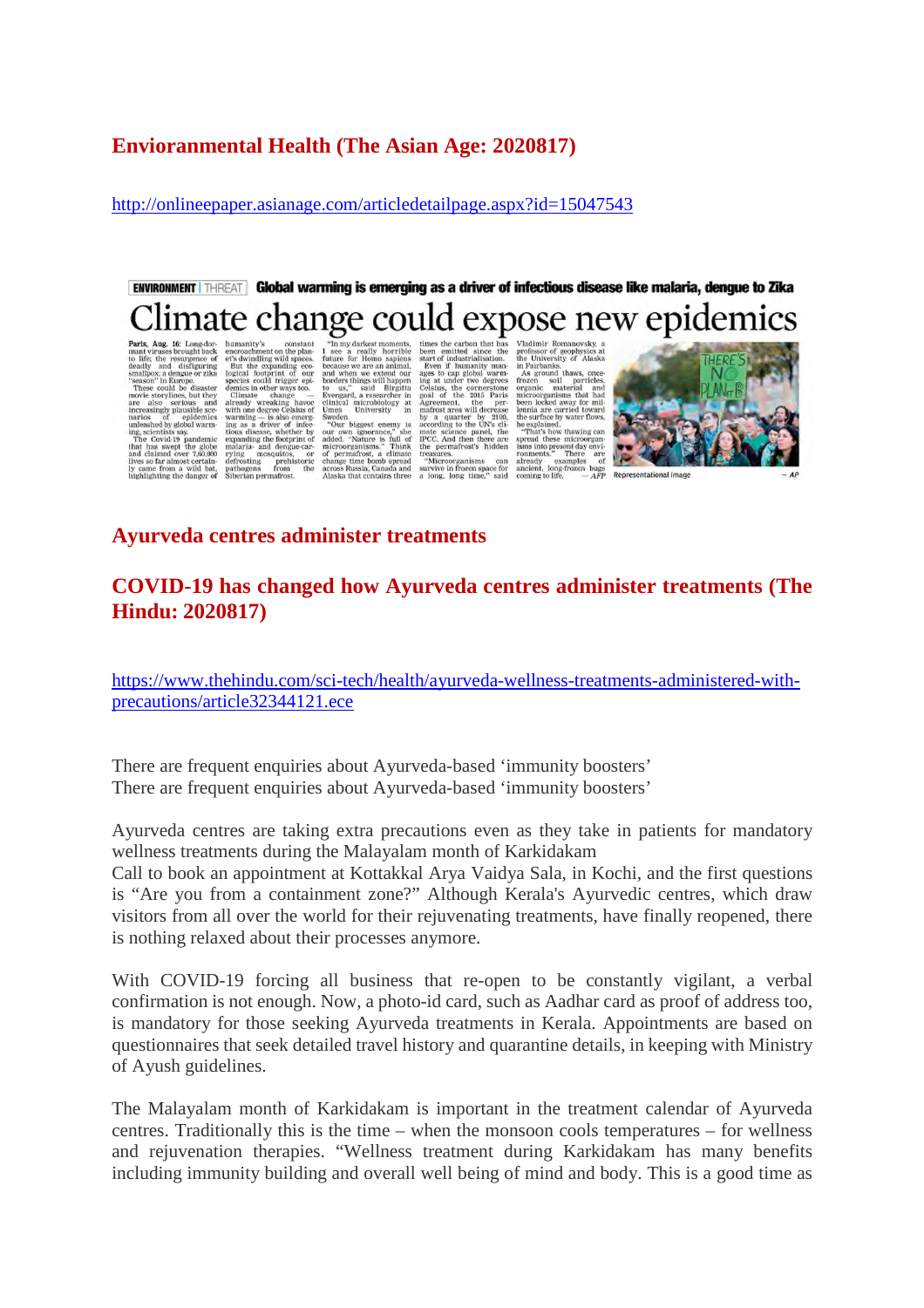this is when the season changes and hence ideal for such treatments," says Dr. Rekha Varma, chief physician Nagarjuna Stree Ayurveda Centre, Tripunithura in Kochi.

If walk-ins were encouraged earlier, they are now restricted. "We are very strict now and insist on paperwork and all details. A photo id is proof of address, this way we know where patients are coming from – containment zones and hotspots too. We cannot take this situation lightly," says Raju UP, Asst. Public Relations Manager of the Kottakkal Arya Vaidya Sala (Kochi). Kottakkal Arya Vaidya Sala does not have a Karkidakam-specific wellness regime as it offers year-round treatment for medical conditions too.

Coronavirus | CSIR moots 'mega labs' to boost COVID-19 testing (The Hindu: 2020817)

https://www.thehindu.com/sci-tech/health/csir-moots-mega-labs-to-boost-covid-19 testing/article32337492.ece

A health worker holds swab samples for COVID-19 Real-Time Polymerase Chain Reaction (RT-PCR) test, in Gurugram.

A health worker holds swab samples for COVID-19 Real-Time Polymerase Chain Reaction (RT-PCR) test, in Gurugram. | Photo Credit: PTI

CSIR plans to use advanced genome sequencing device.

To speed up testing as well as improve the accuracy of testing for coronavirus (COVID-19) positive cases, the Council of Scientific and Industrial Research (CSIR) is working on developing "mega labs" where large machines, called Next Generation Sequencing machines (NGS), which are also used for sequencing human genomes, will be repurposed to sequence 1,500-3,000 viral genomes at a go for detecting the SARS-CoV-2 novel coronavirus.

Used optimally and with appropriate modifications, these genome sequencing machines can substantially detect the possible presence of the virus even in several instances where the traditional RT-PCR (reverse transcription polymerase chain reaction) tests miss out on them. This is primarily because the RT-PCR test identifies the SARS-CoV-2 virus by exploring only specific sections of the virus whereas the genome method can read a bigger chunk of virus genome and thereby provide more certainty that the virus in question is indeed the particular coronavirus of interest.

Coronavirus | CSIR moots 'mega labs' to boost COVID-19 testing

More reliable

It can also trace the evolutionary history of the virus and track mutations more reliably. Unlike the RT-PCR that needs primers and probes — a key hurdle in operationalising such tests on a mass scale early on in the pandemic — the NGS does not need primers and probes, and only needs custom reagents. The CSIR has partnered with the U.S.-based Illumina, a company that specialises in the manufacture of NGS machines. Five such sequencers, costing ₹4 crore each, are currently available in India.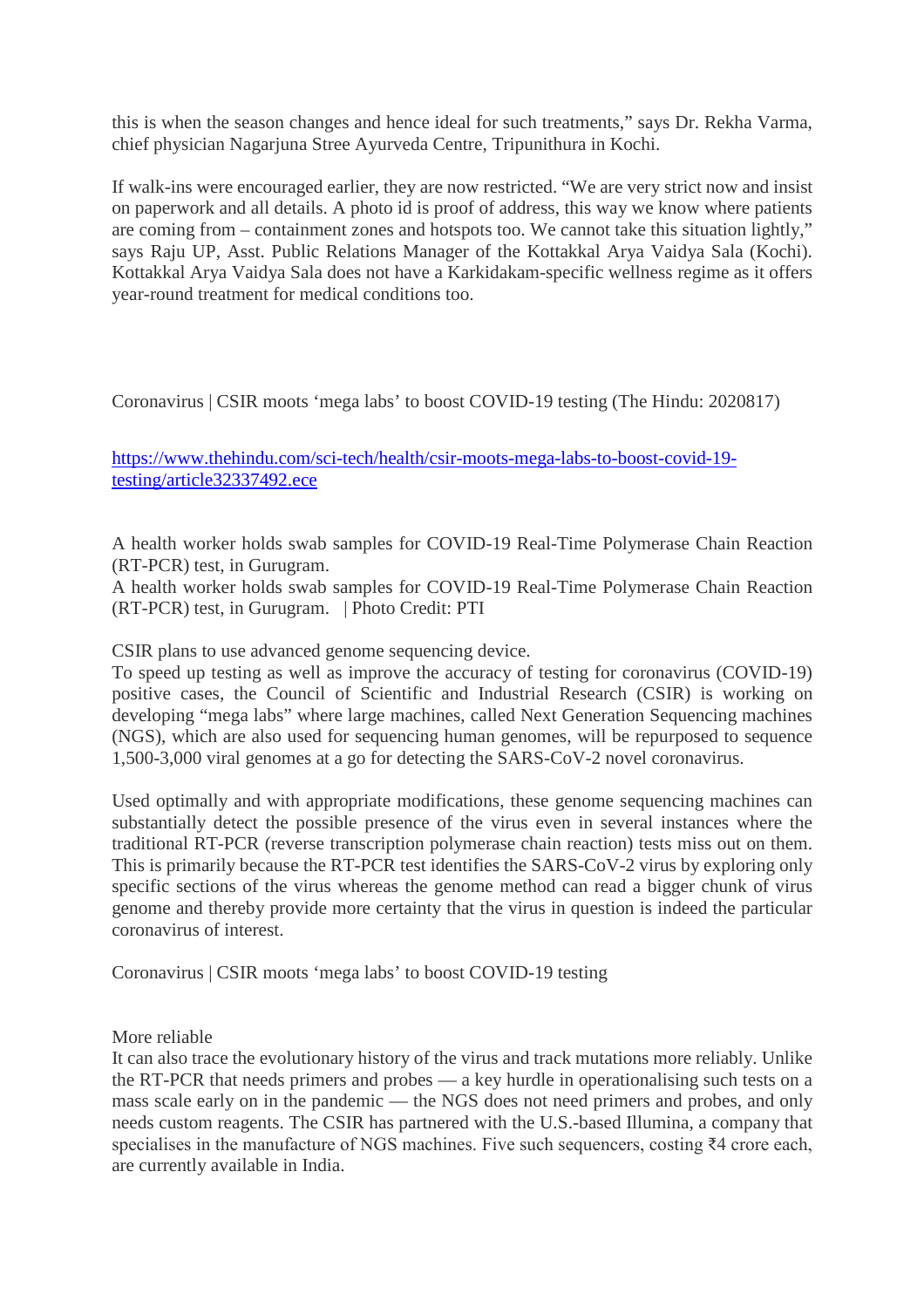"From our pilot tests so far, we found that 99% of confirmed RT-PCR positive samples were identified so by the NGS method. More importantly, nearly half of the samples that the RT-PCR termed 'inconclusive' were identified as either positive and negative. So this can also be used as a confirmatory test," said Sridhar Sivasubbu, senior Scientist at the CSIR-Institute of Genomics and Integrative Biology (IGIB) and among the leaders of the collaboration.

COVID-19: What are the different types of tests?

Researchers there have also published the results of their analysis on Monday, on bioRxiv, a preprint server where scientific results are up for public viewing. These have not been peerreviewed.

Scaling up testing

Though India has tested 24 million samples so far, that only works out to about 17,000 per million. With about 7.5 lakh tests per day, the Indian Council of Medical Research (ICMR) says it aims to scale up testing to at least a million per day. NGS could help with that, said Dr. Sivasubbu, but would serve a larger purpose of continuous surveillance. "While RTPCR is 70%-80% accurate and antigen tests 50% so, it implies that there would be a sizeable population that is falsely negative. Regular surveillance of a large pool in, say industrial hubs, commercial establishments or places where an outbreak is likely would help catch new infections," he said in a phone conversation.

CCMB finds cheaper, more effective RT-PCR method to test COVID-19 samples

Dr. Anurag Agrawal, Director, CSIR-IGIB, said that establishing "hubs" capable of whole genome sequencing would help track significant mutations in the virus and can be repurposed for any kind of outbreak, be they of viral or bacterial origin.

The NGS approach took 11 hours for sequencing 1,536 samples, and using methods such as "pooling", where batches of samples are optimally chosen and analysed, a single run could be used to double the number of analysed samples. Last month, Prime Minister Narendra Modi announced the launch of three centres that would be able to sequence 10,000 samples a day, but these would be traditional RT-PCR units.

COVID-19 vaccines

Without proper data Russian COVID-19 vaccine's efficacy, safety unknown: CCMB Chief (The Hindu: 2020817)

CSIR - Centre for Cellular & Molecular Biology (CCMB) Director Rakesh Mishra. File CSIR - Centre for Cellular & Molecular Biology (CCMB) Director Rakesh Mishra. File

Director of CCMB, Rakesh K Mishra said if people are"lucky" then the Russian vaccine will work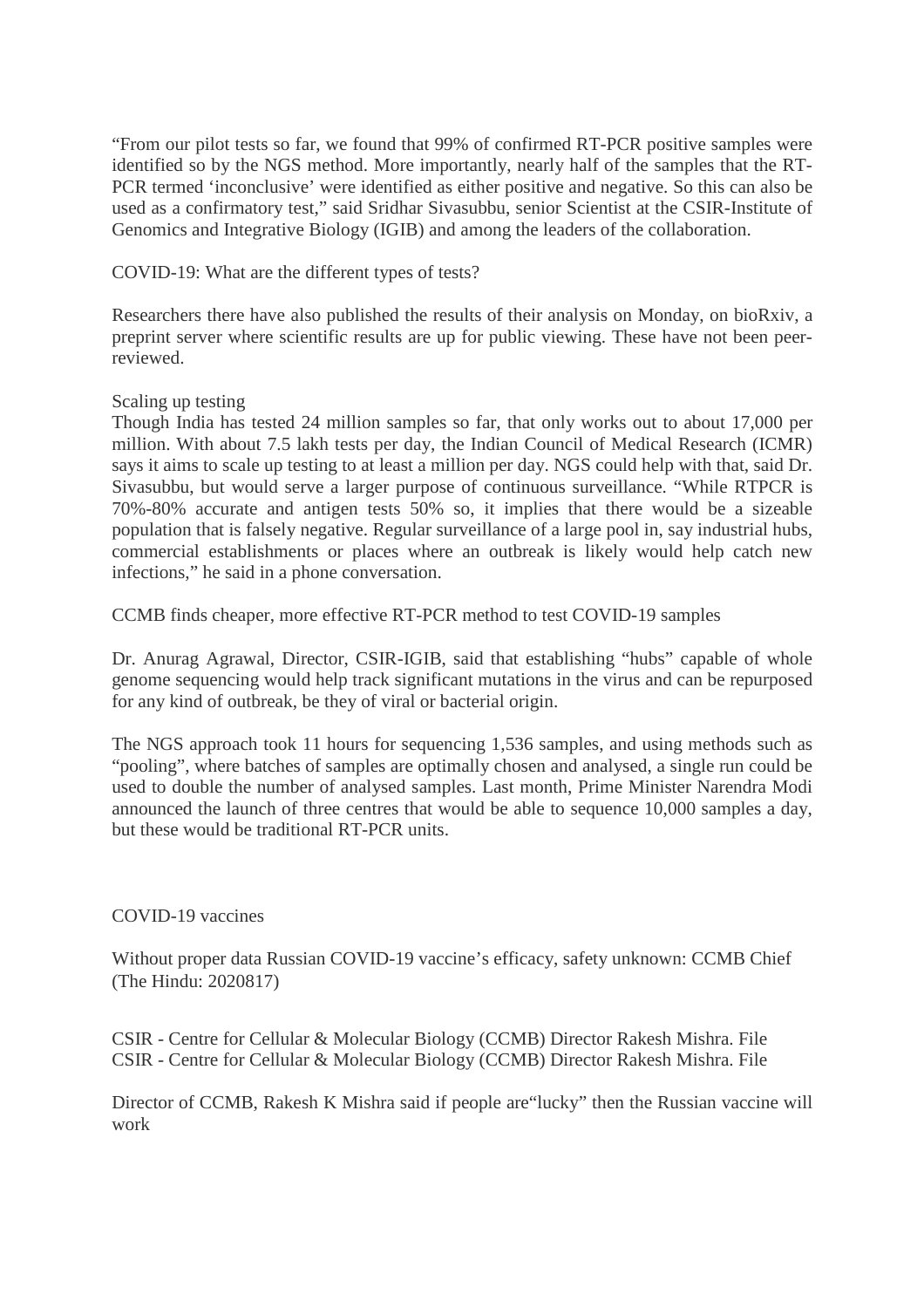The efficacy and safety levels of the vaccine developed by Russia for treating COVID-19 patients is not predictable in the absence of data, a top official of the CSIR-Centre for Cellular and Molecular Biology said on Wednesday.

His remarks come in the backdrop of Russian President Vladimir Putin's announcement that his country has developed the world's first vaccine against coronavirus.

Director of CCMB, Rakesh K Mishra said if people are "lucky" then the Russian vaccine will work.

"Both efficacy and safety of the vaccine are still unknown. They haven't conducted proper trials, which is stage-III trials. That is when you get to know the efficacy, when it is tested on a large number of people and should wait for two months to see whether they get a viral infection or not. Doesn't look like they have carried out (large scale testings) because if you have done it, then show us the data.You cannot keep it confidential," Mr. Mishra told PTI.

He noted that the vaccine ought to be carefully evaluated before it goes to people and any country or company not releasing the data with respect to vaccine was bad.

"It (Russian vaccine) is not safe.. normally in any country this should not be allowed unless the vaccine goes to stage 1, 2 and 3 trials.

I think the Russian government passed a law recently, a couple of months back, that they have to fast track the vaccine preparation," the CCMB official said.

CCMB is India's premier research organisation centre.

Asked about the progress of vaccines being developed by Indian pharmaceutical companies, Mr. Mishra said the data pertaining to Stage-I and II are yet to be published and it is expected that they may come by the end of August or first half of September.

"I will not be surprised if this first stage and second stage results are encouraging, because many vaccines have passed it. The real test is in stage-III," he pointed out.

The first dose of the vaccine-Sputnik-V, developed by the Gamaleya National Research Center for Epidemiology and Microbiology of the Russian Healthcare Ministrywas administered to Mr. Putin's daughter and she is stated to be 'feeling well.'

Mr. Putin has claimed that the vaccine has proven efficient during tests, offering a lasting immunity from the coronavirus.

Plasma therapy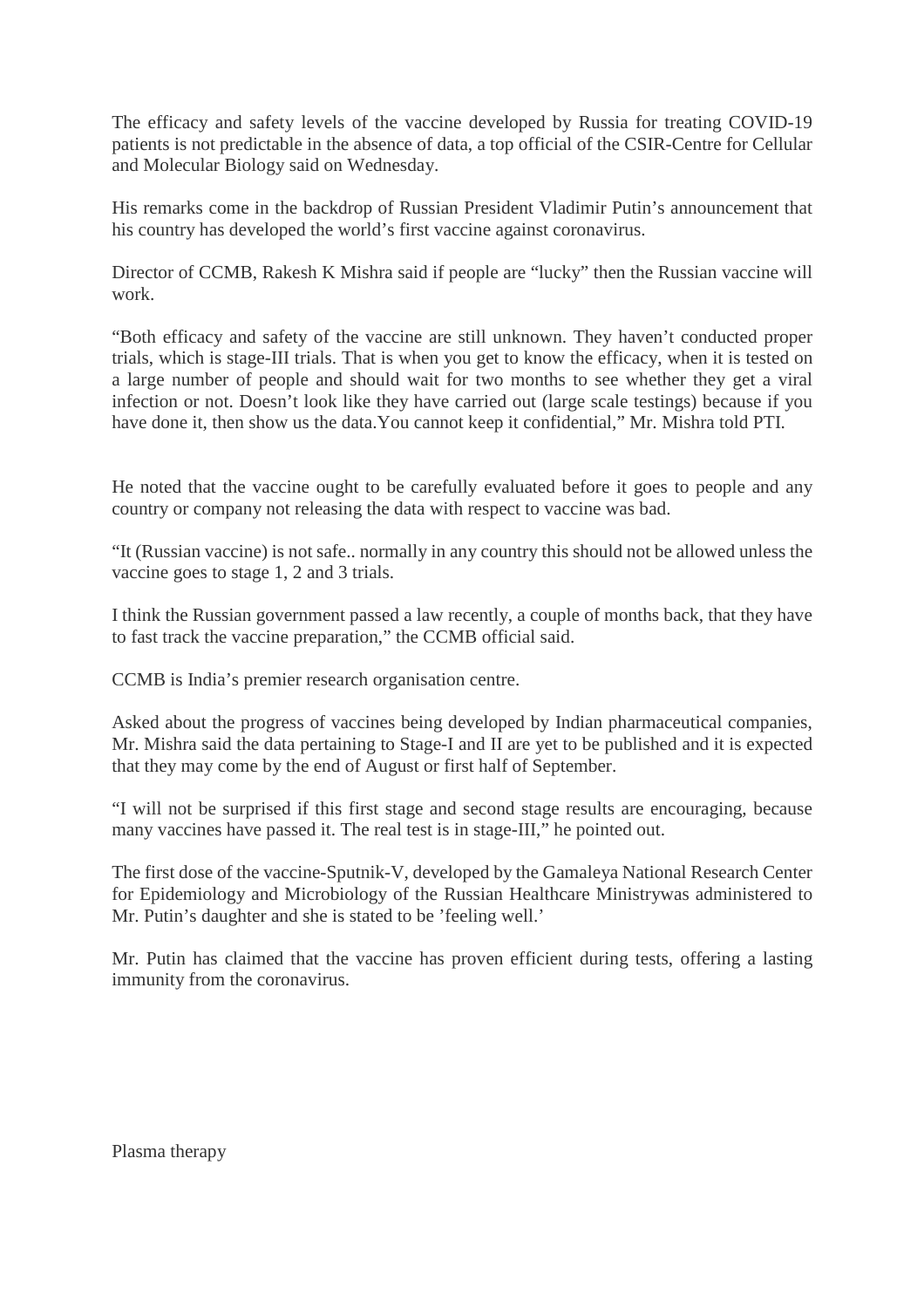https://www.thehindu.com/sci-tech/health/no-benefit-of-plasma-therapy-in-reducing-covid-19-mortality-risk-says-aiims-trial-interim-analysis/article32286000.ece

# **AIIMS Director Dr Randeep Guleria told PTI on Thursday no clear mortality benefit of convalescent plasma therapy was seen during a trial conducted among 30 COVID-19 patients**

**Convalescent plasma therapy did not show benefit in reducing mortality risk among COVID-19 patients, according to an interim analysis of a randomised controlled trial done at AIIMS here to assess the efficacy of this mode of treatment. (The Hindu: 2020817)**

Follow Coronavirus live updates here

The therapy involves taking antibodies from the blood of a person who has recovered from COVID-19 and transfusing those into an active coronavirus infected patient to help kickstart the immune system to fight back the infection.

AIIMS Director Dr Randeep Guleria told PTI on Thursday no clear mortality benefit of convalescent plasma therapy was seen during a trial conducted among 30 COVID-19 patients.

During the trial, one group of patients was given convalescent plasma therapy along with the standard supportive treatment while the other group only received standard treatment. The number of fatalities recorded in both the groups was equal and there was not much clinical improvement in the condition of patients, he said.

"However, this is just an interim analysis and we need to do a more detailed evaluation to see if any sub-group may benefit from plasma therapy," Dr Guleria said.

He also underlined that plasma has to be tested for its safety and should have sufficient antibody to be useful to COVID-19 patients.

The efficacy of convalescent plasma therapy in moderate to severe coronavirus-infected patients was discussed in the third National Clinical Grand Rounds (CGR) on COVID-19 held on Wednesday.

"Plasma is safe. As far as its efficacy is concerned, we do not have a green signal yet. So the clinical use has to be very judicious and within the ambit of national guidelines," Dr Monish Soneja, additional professor in the Medicine department at AIIMS, said at the webinar.

Convalescent plasma therapy has been listed as an investigational therapy for off-label use in coronavirus infected patients because as of now there is no conclusive evidence for its efficacy, Dr. Soneja said.

About the initial findings of the randomised controlled trial, Soneja said, "Convalescent plasma is not a magic bullet."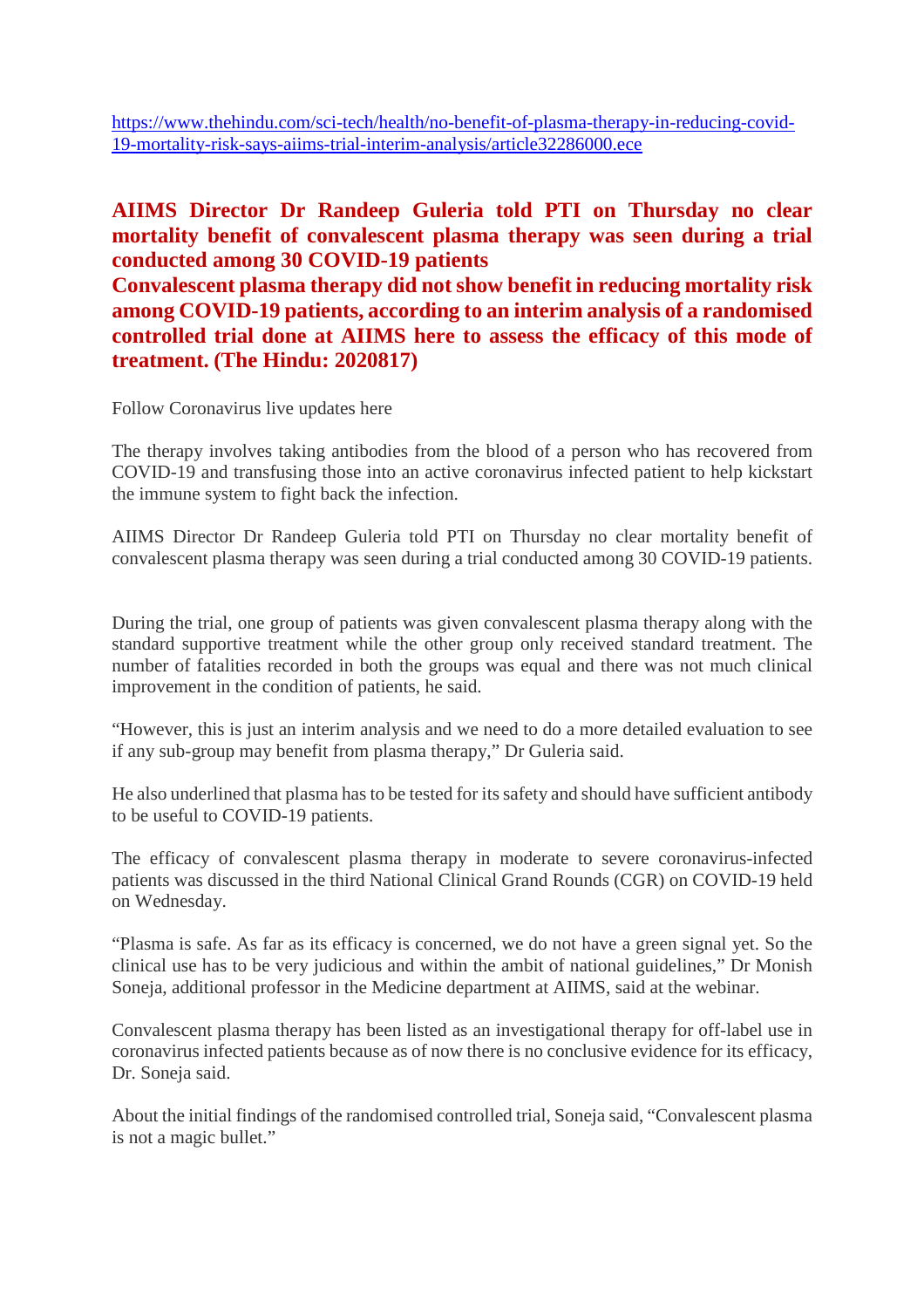It may be used particularly in early moderate stage of the disease. There may be a subset of patients with certain characteristics who may benefit from plasma, he said, adding, "This is a work in progress as we do not know those characteristics."

The findings highlight that relatives of the patients should not insist on plasma therapy until and unless the treating doctor considers the patient fit for it and where he may think that the mode of treatment would be beneficial, Dr Neeraj Nischal, associate Professor in the department of medicine at AIIMS, said.

He said even if the therapy has some role, then that is in the early stage of the disease. But for plasma therapy to be effective, plasma must contain a sufficient amount of neutralizing antibody against that infection, the doctor said.

"This therapy also carries risks such as inadvertent transfer of blood-borne infections and reactions to serum constituents, including immunological reactions such as serum sickness, that may worsen the clinical condition," Dr. Nischal said.

According to the Clinical Management Protocols for COVID-19 issued by the Union Health Ministry, off-label convalescent plasma may be considered for COVID-19 patients with moderate disease who are not improving, which means oxygen requirement is progressively increasing, despite the use of steroids.

The use of off-label convalescent plasma for treating coronavirus patients in the moderate stage of the illness has been included under "investigational therapies".

ABO compatibility and cross-matching of the donor plasma is a prerequisite while considering convalescent plasma, the health ministry has said.

The recipient should be closely monitored for several hours after transfusion for any adverse events and its use should be avoided in patients with immunoglobulin A deficiency or immunoglobulin allergy.

"The dose is variable ranging from 4 to 13 ml/kg — usually 200 ml. single dose given slowly over not less than two hours," the Clinical Management Protocol stats.

# **Ovarian cancer**

# **Researchers explore connections between ovarian cancer and blood cells (New Kerala: 2020817)**

#### https://www.newkerala.com/news/2020/145184.htm

A team of researchers have collaborated to focus and attain a better understanding of the interaction among ovarian cancer tumours, blood vessels, and platelets.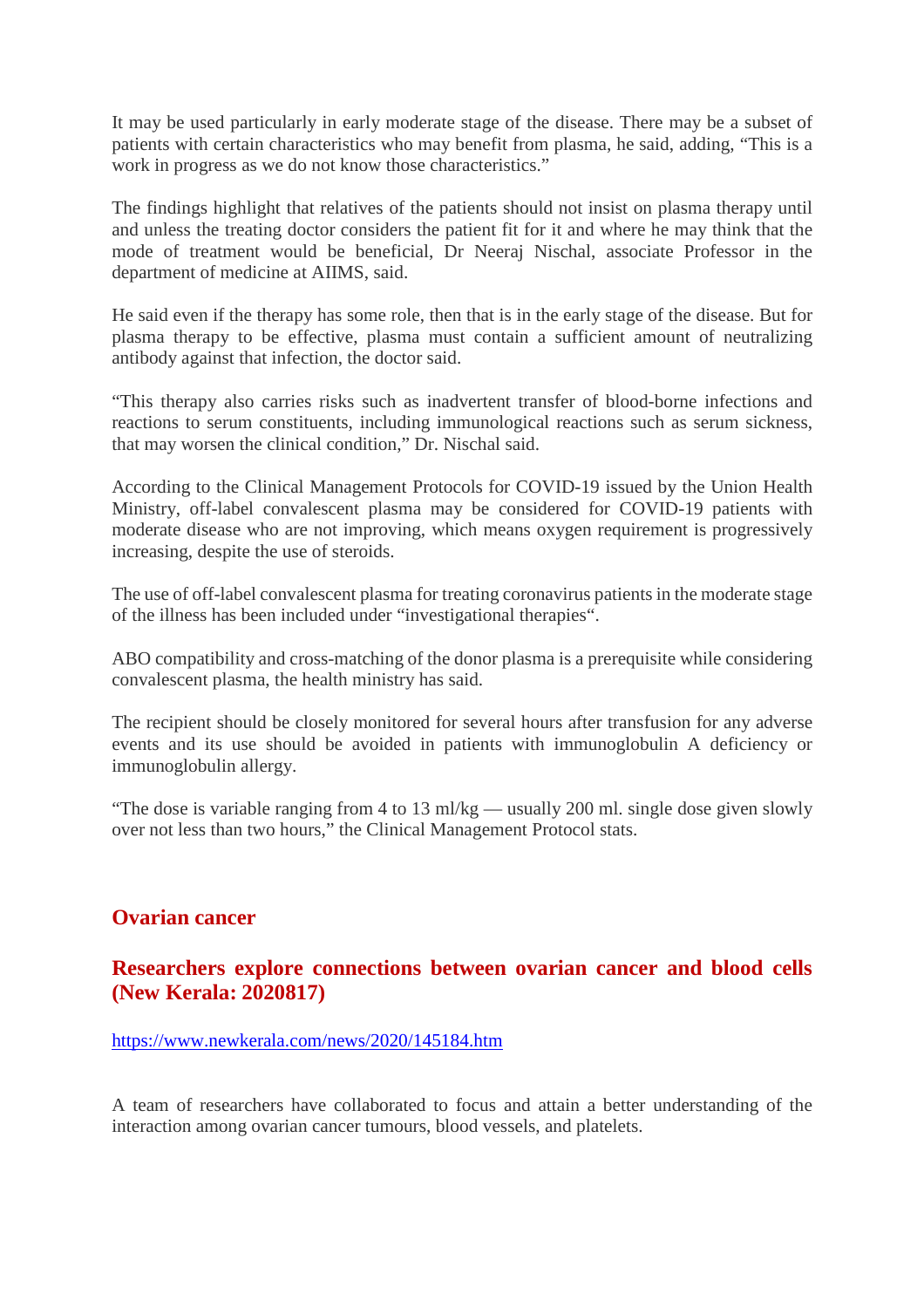They found that tumours break the blood vessel barriers so that they can communicate with the blood cells, such as platelets. When these tumours come into contact with platelets, they can then metastasize, or begin to spread to other sites in the body.

Dr Abhishek Jain, assistant professor in the Department of Biomedical Engineering and the Department of Medical Physiology in the College of Medicine, collaborated with researchers from the Departments of Gynecologic Oncology and Cancer Biology at MD Anderson Cancer Center for the research that was recently published in the journal Blood Advances.

Currently, researchers understand that platelets are one of the initiators of ovarian cancer metastasis but did not know what led to the introduction of the platelets to the tumour cells.

Instead of struggling to view this relationship in animal models, Jain's team brought a new solution to the table organ-on-a-chip research.

Organs-on-a-chip is microfluidic medical devices the size of a USB drive. The team designed on the OvCa-Chip to give researchers an easier window to view the biological processes between tumours and platelets.

In an interview with the International Society on Thrombosis and Hemostasis, Jain explained that "it basically is a microenvironment where ovarian tumour cells can be co-cultured along with their blood vessels, and then they can interact with blood cells. Once we learn about these interactions, we can then move forward to look into how drugs will impact these kinds of interactions."

Viewing the interaction between tumours and blood vessels on the OvCa-Chip led the researchers to an extraordinary result -- the tumour cells systematically broke down the endothelial cells, which are the barrier that lines the interior surface of blood vessels and prevents exterior interaction with blood cells. Once this barrier was gone, blood cells and platelets entered the tumour microenvironment and could be recruited for metastasis.

Harnessing this knowledge could change how clinicians approach ovarian cancer treatment, Jain said, suggesting that anti-vascular drugs could be considered along with anticancer treatments. A benefit of the organ-on-a-chip is that it can also test these novel drug treatments and drug combinations.

Another application of the chips could be diagnostics.

"You have to understand that these are chips that are living. They contain living cells. The advantage is that these are all actually human samples," Jain stated in the interview. "So what we think the future for this technology is, is perhaps we can advance it in the direction of personalized medicine where we could actually take stem cells from patients and other patientderived cells and make this entire chip from a single patient."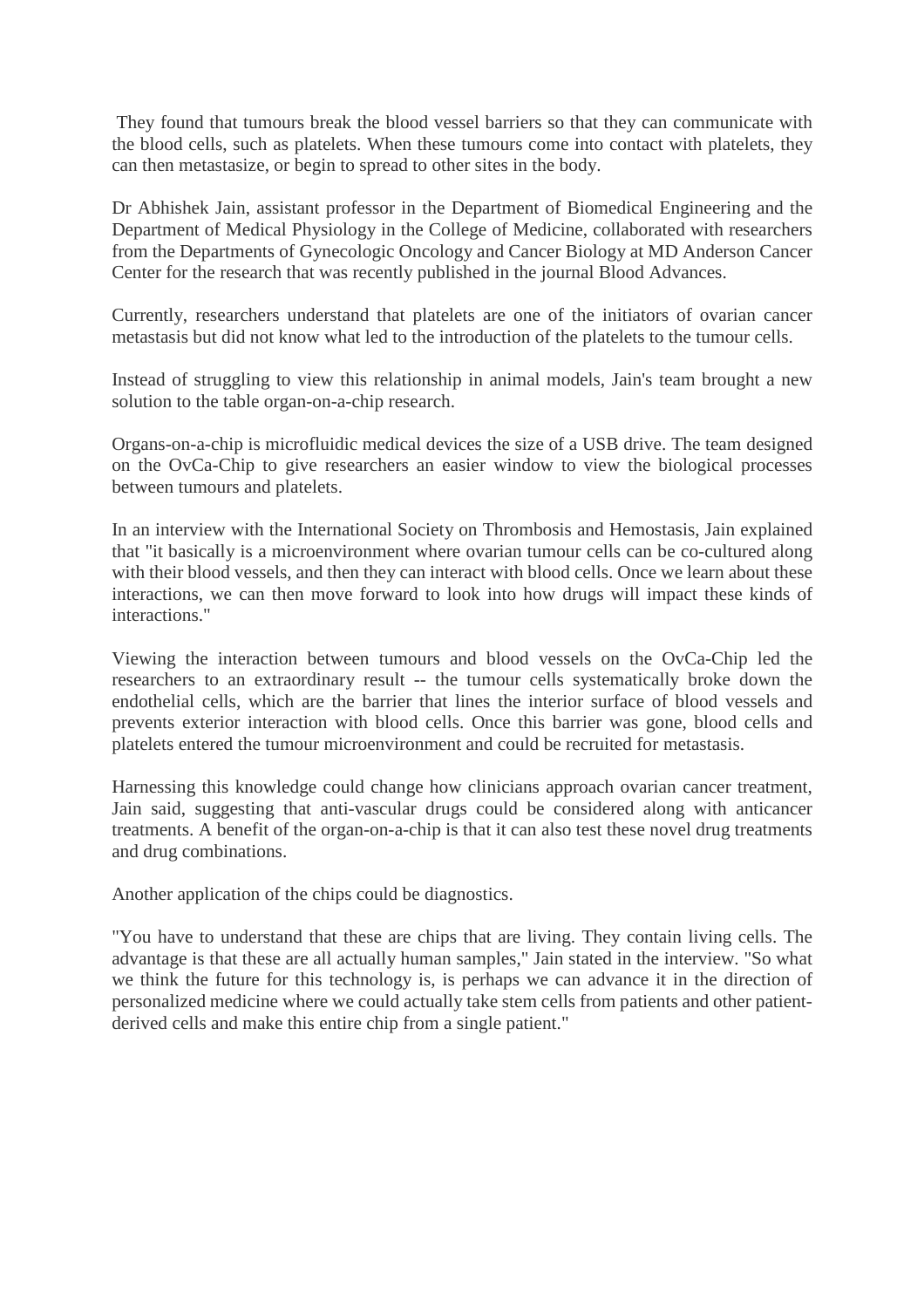# **Depression**

# **Social integration key to avert depression, says AIIMS doctor (New Kerala: 2020817)**

#### https://www.newkerala.com/news/2020/145160.htm

Social integration and a close-knit society can play a crucial role in bringing down the number of suicides linked to depression across the country, with the current pandemic having aggravated the situation to a point where many would have found it difficult to cope with the malady, says an expert.

"Social integration is the key to avert depression and bring down cases of suicide. As a caring society, we must make sure that no social stigma is attached to persons with mental illness. The family and friends can play a crucial role in positively dealing with a person suffering from depression or other mental ailments," said Dr Rajesh Sagar, Professor of Psychiatry at AIIMS.

The spurt in suicide incidents at AIIMS in the past two months has also become a cause for concern not just for the AIIMS administration but also for the Health Ministry. In most of the suicide cases AIIMS had seen in the last two months, depression was the main cause.

At least six persons, including three doctors, have ended their life either in the hospital premises or at their hostel or home in Delhi.

The most recent case was reported from south Delhi, where a 40-year-old doctor posted in the Paediatrics Department was found hanging at his residence on August 14. Identified as Dr. Mohit Singhla, he left a suicide note in which he did not blame anyone for his death but said "it is not necessary to live 60 or 70 years of life", indicating he suffered from depression. He resided alone in his rented accommodation for the past many years.

So can early diagnosis of the mental ailment help the person to cope with stress and depression?

"Yes, early diagnosis of the problem and the treatment thereafter can certainly help the patients recover effectively. Most patients discontinue the treatment which often results in deteriorating condition. Loneliness is also one of the major causes for a person to fall in depression," Sagar said.

On July 10, a 25-year-old junior doctor at AIIMS committed suicide by jumping off the 10th floor of the hospital building. According to sources, the doctor was suffering from depression.

On August 10, a second-year medical student committed suicide by jumped off the roof of his hostel inside the AIIMS campus.

On June 5, a 22-year-old man was found hanging from the railing of the second-floor staircase at AIIMS. He too was suspected to be suffering from depression.

On July 6, a 37-year-old journalist, who was undergoing treatment for Covid-19 at AIIMS Delhi, had jumped off the fourth floor of the hospital.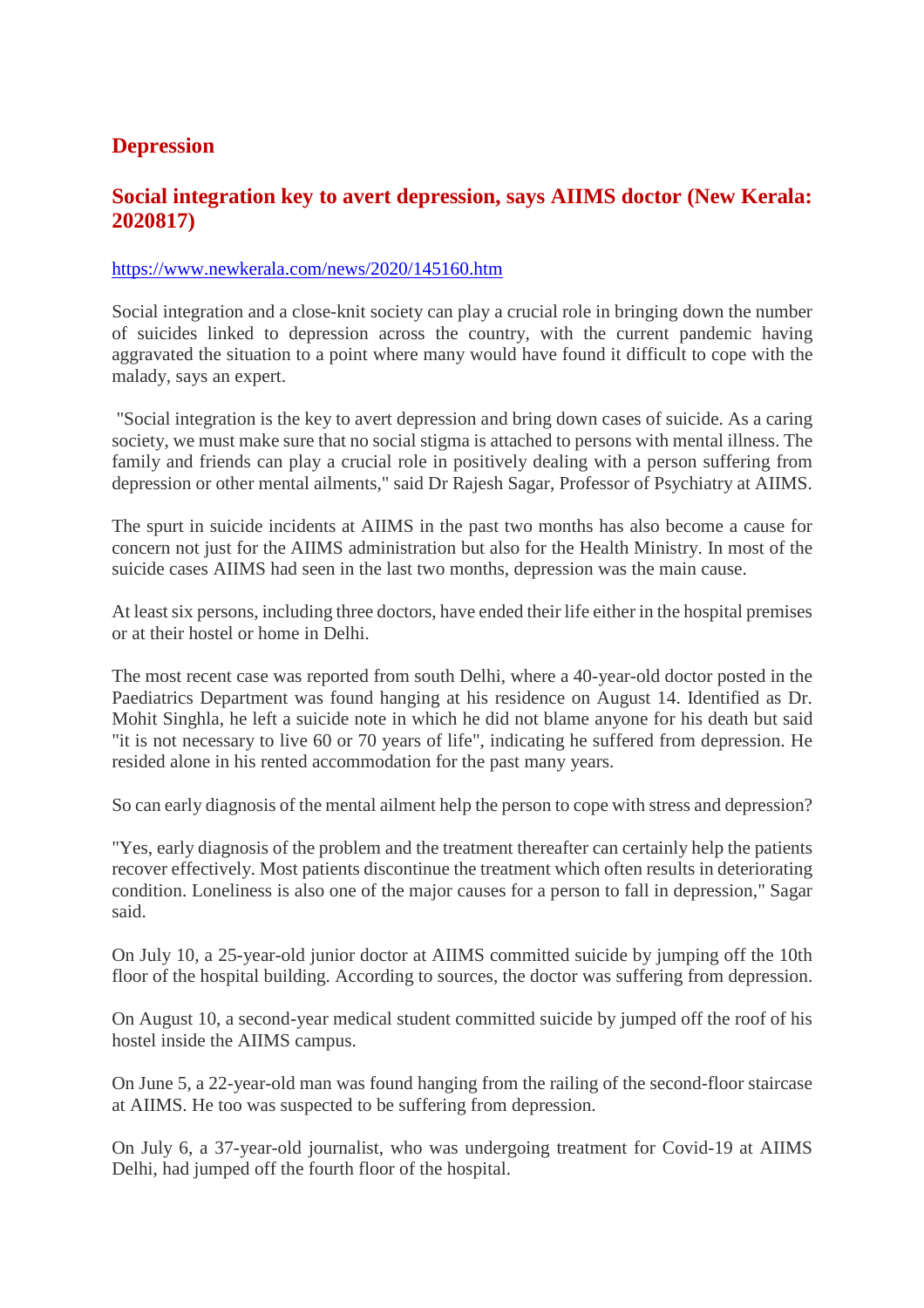On July 17, a 32-year-old man was found dead in the bathroom of the hospital's emergency wing. A resident of Satna in Madhya Pradesh, he had come to the hospital for a follow-up on his intestinal surgery conducted last year.

Close to 8,00,000 people commit suicide every year around the world. For each suicide, there are more than 20 suicide attempts. Suicides and suicide attempts have a ripple effect that impacts on families, friends, colleagues, communities and societies, said Sagar, saying suicides are preventable and much can be done at the individual, community and national level to prevent them.

# **Osmotic therapy device**

# **Researchers suggest osmotic therapy device for spinal cord injuries (New Kerala: 2020817)**

https://www.newkerala.com/news/2020/145137.htm

A team of researchers has found an osmotic therapy device that helps in gently removing the fluid from the spinal cord to reduce swelling after an injury.

Published in Frontiers in Bioengineering and Biotechnology, a group led by Marlan and Rosemary Bourns College of Engineering Jacques S. Yeager, Sr. Professor of Bioengineering Victor G. J. Rodgers and UCR School of Medicine biomedical sciences professor Devin Binder have described the new device, which can eventually be scaled up for testing in humans. The testing was now done on rats and has shown good results.

The device consists of a tangential flow module supporting a semipermeable membrane connected to a hydrogel that rests on the exposed spinal cord. Artificial cerebrospinal fluid containing the protein albumin to initiate osmosis passes across the device side of the membrane, transporting water molecules from the spinal cord.

Both fluids drain into a small chamber and cycle again through the device to remove more water. The amount of water removed is small compared to the amount of osmolyte, allowing for recirculation.

The authors have found in previous studies that relatively small increases in the percent of water content can cause significant swelling in the brain. These experiments showed that the osmotic therapy device removed enough water to prevent brain swelling and was capable of removing even more. They also found that removing the excess water quickly enough in brain swelling improved neurological outcomes. This is a key hope for the spinal cord device as well.

The team plans to continue improving the device through longer experiments on rats before eventually moving on to human trials.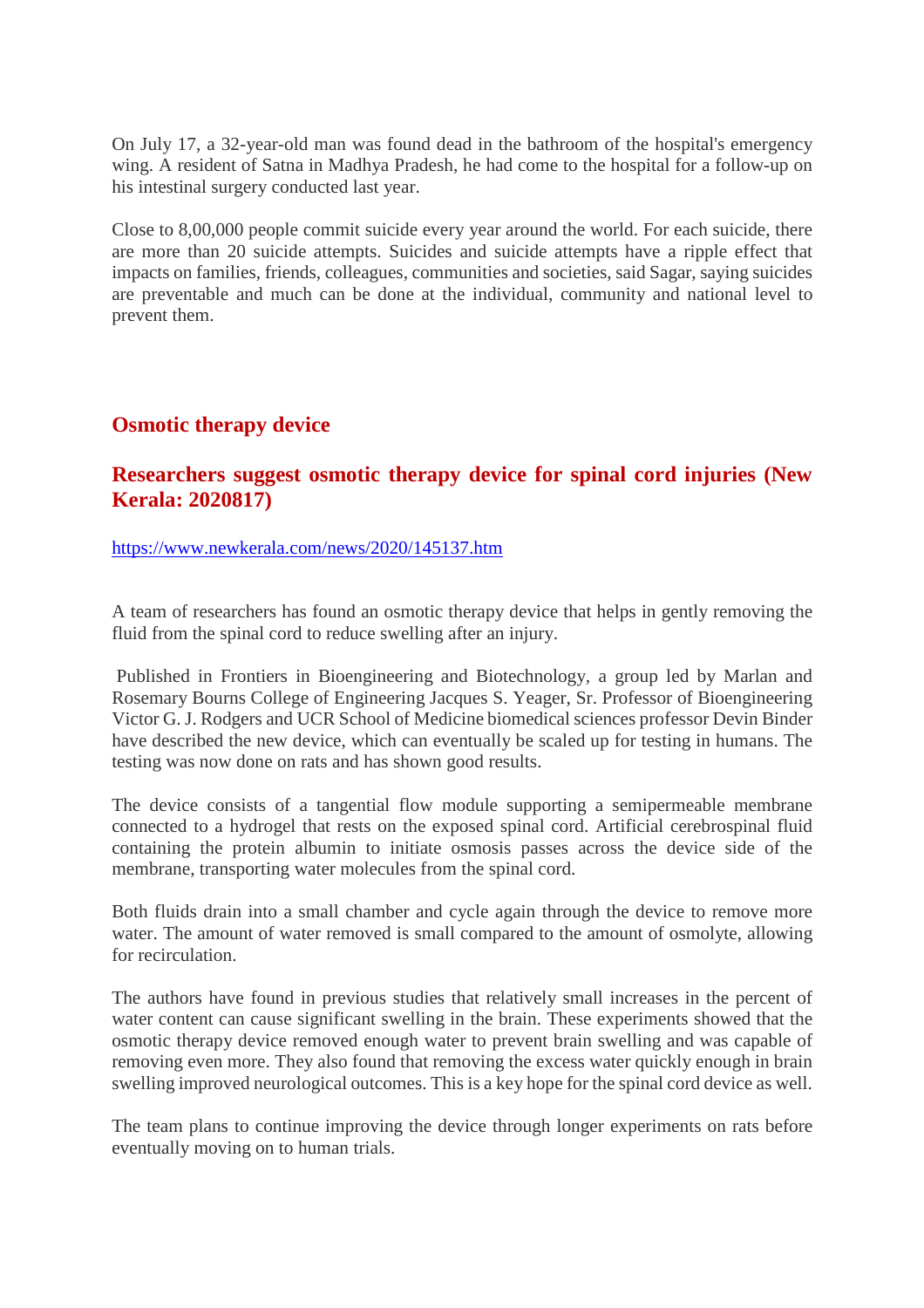Together with biomedical sciences professor Byron Ford, Rodgers is developing a similar device that drains fluid directly from the brain and introduces neuregulin-1, a molecule produced naturally by the body to regulate communication between cells in the brain and heart and promote their growth, to improve treatment and reduce the damage of severe strokes.

### **Immune system**

# **Virus uses decoy strategy to evade immune system: Study (New Kerala: 2020817)**

https://www.newkerala.com/news/2020/145118.htm

New Zealand scientists have discovered more about how viruses operate and can evade the immune system.

According to the study, published in the journal mBio, the research team is now using their discovery to help learn more about Covid-19. The recent study specifically looked at the Oryctes rhinoceros nudivirus (OrNV) virus, an important biocontrol agent against the coconut rhinoceros beetle, a devastating pest for coconut and oil palm trees in Southeast Asia and the Pacific Islands.

The researchers found the virus used a "decoy" strategy to evade the immune system and explained that these findings are a small step in the bid to better understand infectious disease.

"We have used the same technique to investigate changes in cells infected with SARS-CoV-2 and are continuing work in this area," said study author Dr Mihnea Bostina from the University of Otago.

The research team used electron microscopy to investigate cellular changes occurring during nudivirus infection and found a unique mechanism for how the virus works.The study revealed that the virus acquires a membrane inside the nucleus of the infected cell and it gets fully equipped to infect new cells at this precise location.

According to the researchers, this is in contrast with other enveloped viruses - like coronavirus, which is also an enveloped virus - which derive their membranes from other cellular compartments.

"After it gets fully assembled, the virus uses a clever tactic of passing through different environments, packed inside various membrane structures until it gets released at the cellular membrane," Bostina said.

Study researcher Sai Velamoor said that this strategy implies that many of the viruses released by the infected cells will be enclosed in a cellular membrane while travelling inside the infected organism.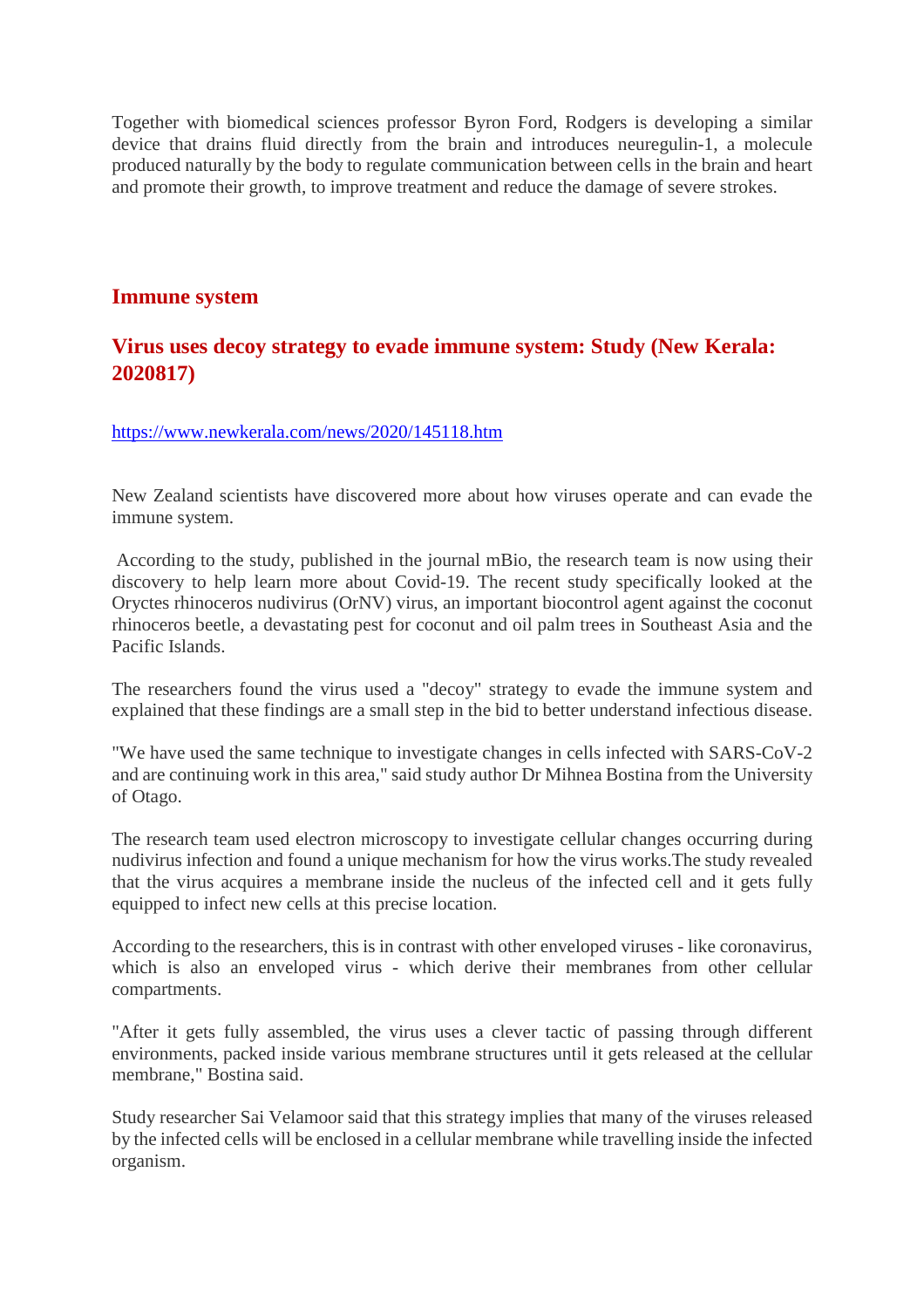"This means they will be missed by the immune system and they can use this membrane decoy to penetrate any other type of cells, without the need of a virus-specific receptor," she said.

"It shows for the very first time a clever strategy available to insect viruses. It will be interesting to find in what measure other types of viruses - like the ones infecting humans - are also capable of carrying out a similar process," Velamoor added.

The research demonstrates another manner in which viruses are capable of hijacking infected cells and alerts scientists to the novel mechanism of viral transmission.

"Viruses will never cease to amaze us with their indefatigable arsenal of tricks. Only by studying them can we be prepared to adequately respond when they infect us," the study authors wrote.

# **Injection technique**

# **Researchers develop cell injection technique to help reverse vision loss**

#### https://www.newkerala.com/news/2020/145109.htm

A new method has been developed by a team of researchers for injecting healthy cells into vision loss. The technique could point the way toward new treatments with the potential to reverse forms of vision loss that are currently incurable.

The study led by the University of Toronto Engineering researchers has been published in the journal Biomaterials.

Around the world, millions of people living with vision loss due to conditions such as agerelated macular degeneration (AMD) or retinitis pigmentosa. Both are caused by the death of cells in the retina, at the back of the eye.

"The cells that are responsible for vision are the photoreceptors, which have an intimate relationship with another type of cell known as retinal pigmented epithelium (RPE) cells," says Professor Molly Shoichet."In AMD, the RPE die first, and this then causes the photoreceptors to die."

Many researchers have experimented with treatments based on injecting healthy photoreceptors or RPE cells into the eye to replace the dead cells. But integrating the new cells into the existing tissue is a major challenge, and most injected cells end up dying as well.

Shoichet and her team are experts in using engineered biomaterials known as hydrogels to promote the survival of newly injected cells after transplantation. The hydrogels ensure an even distribution of cells, reduce inflammation, and promote tissue healing in the critical early days post-injection. Eventually, they degrade naturally, leaving the healthy cells behind.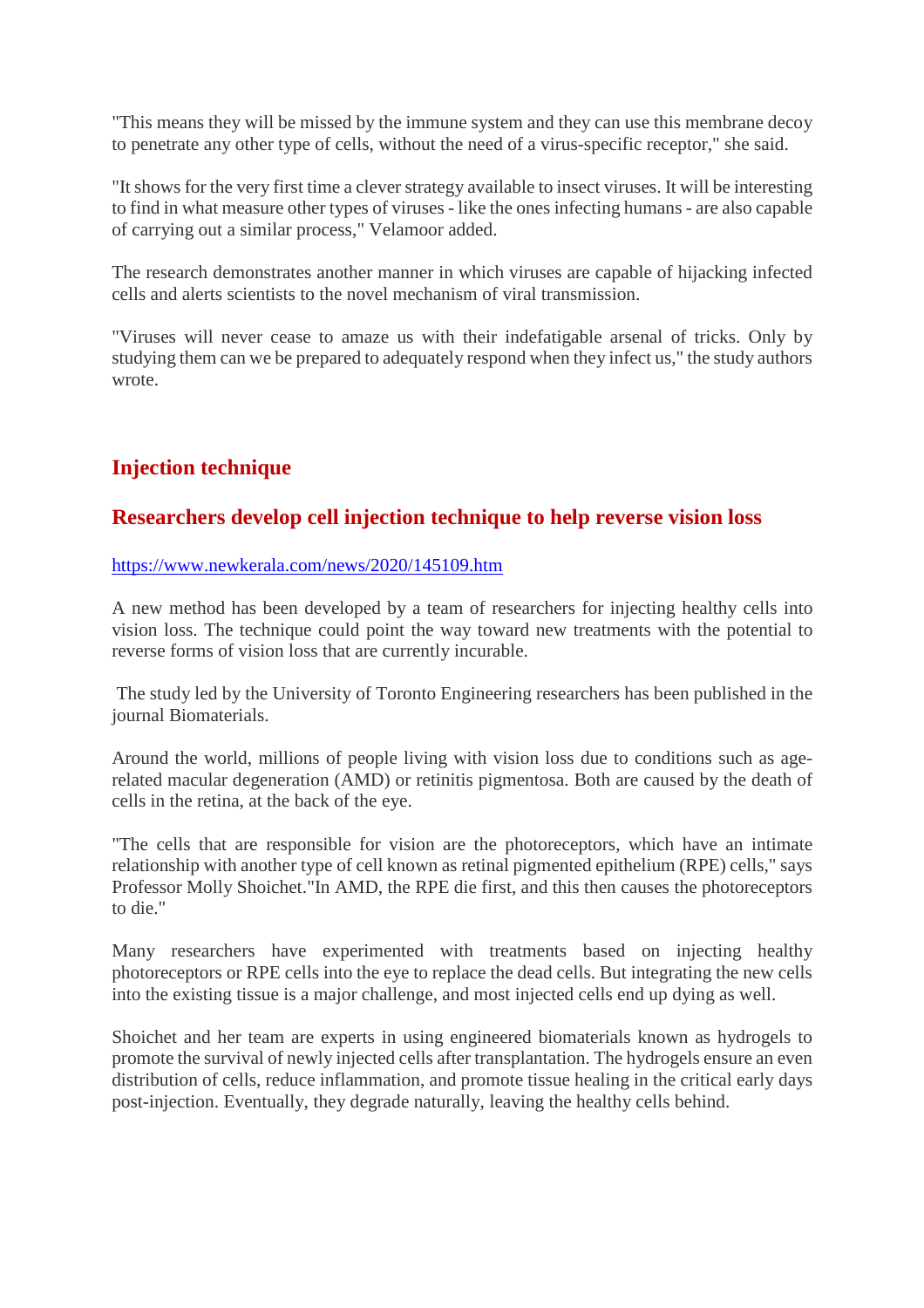In 2015, the team used hydrogels to inject healthy photoreceptor cells into damaged retinas in a mouse model. While the team observed some vision repair, the benefits were limited, so they began to think more carefully about the relationships between RPE cells and photoreceptors.

"RPE and photoreceptors are considered as one functional unit -- if one cell type dies, then the other one will too," says Shoichet. "We wondered if co-delivery of both cell types would have a bigger impact on vision restoration."

As with photoreceptors, many groups had tried implanting RPE cells on their own, but nobody had ever integrated both cell types into a single treatment. Once again, the hydrogels pointed to a solution.

"What other groups have typically done is either inject photoreceptors in a saline solution, which often results in cells clustering together or surgically implant a layer of RPE cells usually grown on a polymer film," says Shoichet.

"Our hydrogel is viscous enough to ensure a good distribution of both cell types in the syringe, yet it also has important shear-thinning properties to facilitate injection through the very fine needle required for this operation," adds Shoichet. "The combination of these properties opened up a new strategy for the successful delivery of multiple cells."

The team tested co-injection in a degenerative mouse model resembling AMD. In a paper recently published in the journal Biomaterials, they report that mice who received the coinjection regained about 10 per cent of their normal visual acuity. Those who received either cell type on its own showed little to no improvement.

Co-injected mice were also more active in dark chambers than light ones, showing that these nocturnal animals could once again distinguish light and shadow.

"I still remember the long days of behavioural testing," says Nick Mitrousis, Shoichet's former Ph.D. student and lead author of the paper, now a postdoctoral fellow at the University of Chicago.

"We designed the experiment so that I wouldn't know which mice had received the treatment and which received a placebo. When some of the mice started responding, I kept vacillating between optimism that the experiment might have actually worked, and worry that the recovering mice might just be split between the different treatment groups."

The worries were unfounded it turned out that the co-injection treatment really had an effect. But both Mitrousis and Shoichet caution that there is a very long road between these preliminary results and a trial that could eventually find its way into the clinic.

"First, we need to demonstrate the benefit of this strategy in multiple animal models," says Shoichet. "We'll also need a source of human photoreceptor cells and a way to further improve cell survival, both of which we're working on. Still, we are very excited by these data and always open to collaboration to take the research further."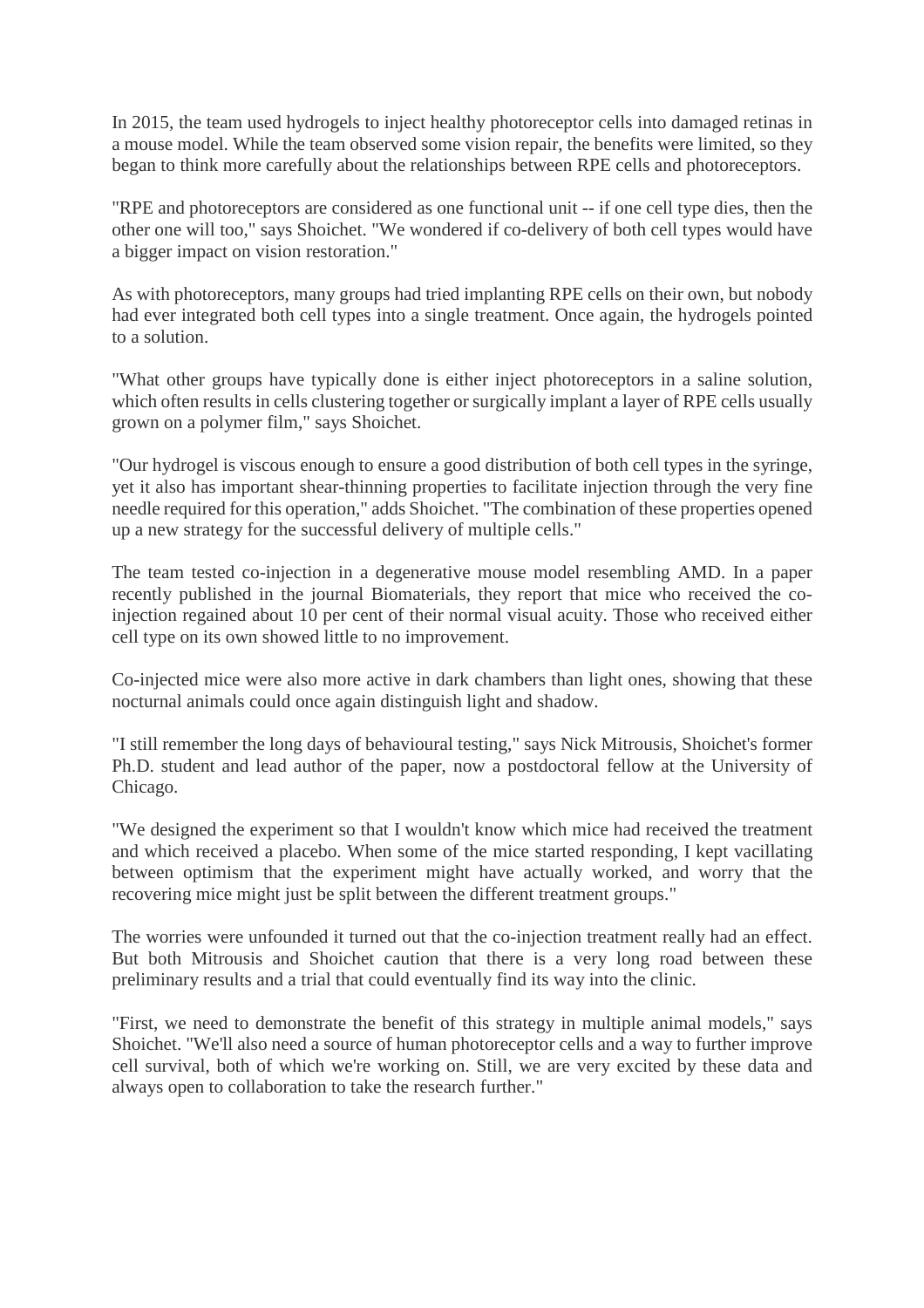# **Meditation-relaxation therapy**

# **Study suggests meditation-relaxation therapy to treat sleep paralysis (New Kerala: 2020817)**

#### https://www.newkerala.com/news/2020/145042.htm

Study suggests meditation-relaxation therapy to treat sleep paralysis Cambridge [United Kingdom], August 16: A pilot study suggests that sleep paralysis can possibly be treated with a unique combination of meditation-relaxation.

Sleep paralysis is a condition thought to explain a number of mysterious experiences including alleged cases of alien abduction and demonic night-time visits.

The study was published in the journal Frontiers in Neurology.

Sleep paralysis is a state involving paralysis of the skeletal muscles that occurs at the onset of sleep or just before waking. While temporarily immobilised, the individual is acutely aware of their surroundings. People who experience the phenomenon often report being terrorised by dangerous bedroom intruders, often reaching for supernatural explanations such as ghosts, demons and even alien abduction. Unsurprisingly, it can be a terrifying experience.

As many as one in five people experiences sleep paralysis, which may be triggered by sleep deprivation, and is more frequent in psychiatric conditions like post-traumatic stress disorder. It is also common in narcolepsy, a sleep disorder involving excessive daytime sleepiness and sudden loss of muscle control.Despite the condition being known about for some time, to date, there are no empirically-based treatments or published clinical trials for the condition.A team of researchers report a pilot study of meditation-relaxation therapy involving 10 patients with narcolepsy, all of whom experience sleep paralysis.

The therapy was originally developed by Dr Baland Jalal from the Department of Psychiatry, University of Cambridge. The current study was led by Dr Jalal and conducted in collaboration with Dr Giuseppe Plazzi's group at the Department of Biomedical and Neuromotor Sciences, University of Bologna/IRCCS Istituto delle Scienze Neurologiche di Bologna, Italy.

The therapy teaches patients to follow four steps during an episode

1. Reappraisal of the meaning of the attack - reminding themselves that the experience is common, benign, and temporary and that the hallucinations are a typical by-product of dreaming2. Psychological and emotional distancing - reminding themselves that there is no reason to be afraid or worried and that fear and worry will only make the episode worse3. Inward focused-attention meditation - focusing their attention inward on an emotionallyinvolving, positive object (such as a memory of a loved one or event, a hymn/prayer, God)4. Muscle relaxation - relaxing their muscles, avoiding controlling their breathing and under no circumstances attempting to move.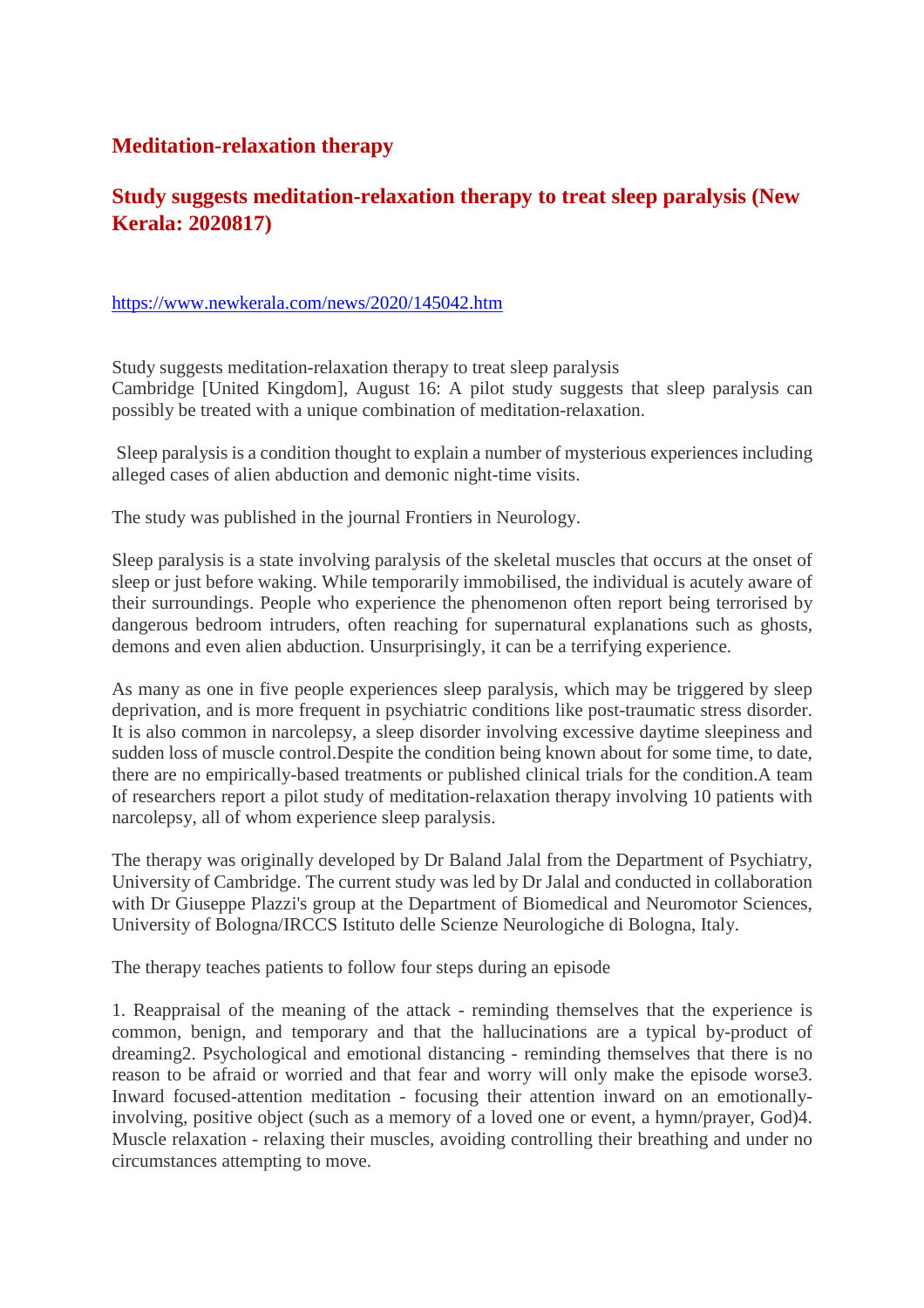Participants were instructed to keep a daily journal for four weeks to assess sleep paralysis occurrence, duration and emotions. Overall, among the 10 patients, two-thirds of cases (66%) reported hallucinations, often upon awakening from sleep (51%), and less frequently upon falling asleep (14%) as rated during the first four weeks.

After the four weeks, six participants completed mood/anxiety questionnaires and were taught the therapy techniques and instructed to rehearse these during ordinary wakefulness, twice a week for 15 min. The treatment lasted eight weeks.

In the first four weeks of the study, participants in the meditation-relaxation group experienced sleep paralysis on average 14 times over 11 days. The reported disturbance caused by their sleep paralysis hallucinations was 7.3 (rated on a ten-point scale with higher scores indicating greater severity).In the final month of the therapy, the number of days with sleep paralysis fell to 5.5 (down 50%) and the total number of episodes fell to 6.5 (down 54%). There was also a notable tendency towards reductions in the disturbance caused by hallucinations with ratings dropping from 7.3 to 4.8.

A control group of four participants followed the same procedure, except participants engaged in deep breathing instead of the therapy - taking slow deep breaths, while repeatedly counting from one to ten.In the control group, the number of days with sleep paralysis (4.3 per month at the start) was unchanged, as well as their total number of episodes (4.5 per month initially). The disturbance caused by hallucinations was likewise unchanged (rated 4 during the first four weeks)."Although our study only involved a small number of patients, we can be cautiously optimistic of its success," said Dr Jalal. "Meditation-relaxation therapy led to a dramatic fall in the number of times patients experienced sleep paralysis, and when they did, they tended to find the notoriously terrorising hallucinations less disturbing. Experiencing less of something as disturbing as sleep paralysis is a step in the right direction."

If the researchers are able to replicate their findings in a larger number of people - including those from the general population, not affected by narcolepsy - then this could offer a relatively simple treatment that could be delivered online or via a smartphone to help patients cope with the condition."I know first-hand how terrifying sleep paralysis can be, having experienced it many times myself," said Dr Jalal. "But for some people, the fear that it can instil in them can be extremely unpleasant, and going to bed, which should be a relaxing experience, can become fraught with terror. This is what motivated me to devise this intervention."

# **Cancer cells**

**Study focuses on genes that help cancer cells to penetrate brain (New Kerala: 2020817)**

https://www.newkerala.com/news/2020/145035.htm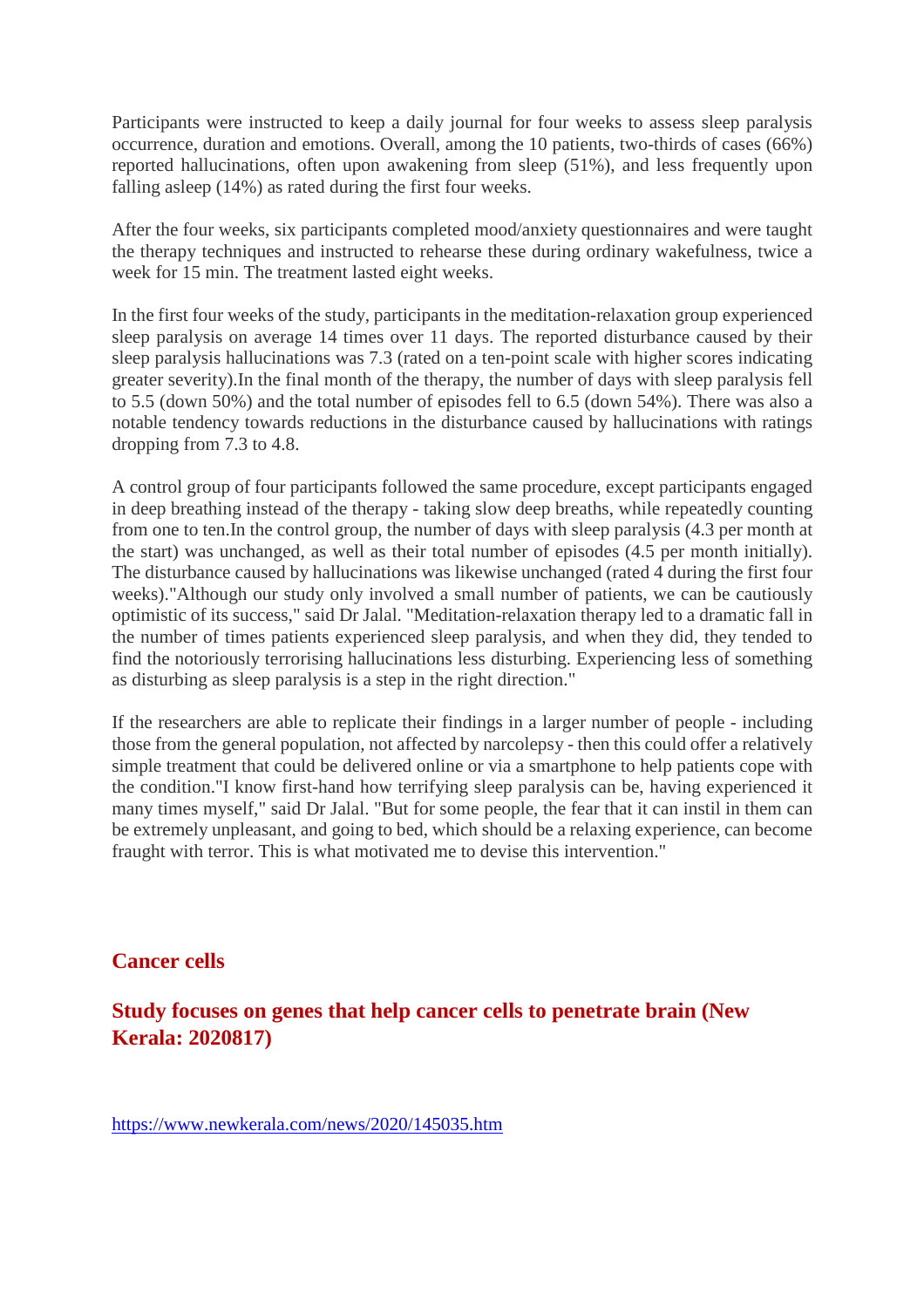#### ANI | 17 hours ago

Moscow [Russia], Aug 16: An international team of researchers reviewed scientific articles on proteins (and genes encoding them) that help cancer cells enter the brain. The study, that tried to understand the processes that facilitate the formation of metastases in the brain, was published in the journal Trends in Cancer.

Brain tissues are very sensitive to changes in the levels of many substances and to the penetration of microorganisms and immune cells, but they need a large number of nutrients and oxygen. Satisfying the needs of the brain requires a dense network of thin blood vessels, covered with a special shell that lets in essential substances and blocks all other compounds and cells.

This shell, consisting of adjacent endothelial cells tightly connected to each other by special proteins, forms the blood-brain barrier (BBB), which prevents the free exchange of substances between blood vessels and brain tissues.

BBB works very well (letting in less than 2 per cent of the molecules), but it is still not perfect cancer cells sometimes manage to slip through it and trigger the development of metastases; since many drugs cannot get into the brain, this significantly complicates cancer treatment and worsens the prognosis for patients with metastases. The authors of the article decided to find out which genes give cancer cells such a 'superpower'.'Metastasis formation is controlled by proteins and genes encoding these proteins. The purpose of this work was to systematise experimentally or clinically proven findings of the proteins and microRNAs that allow migration of tumour cells to the brain. It turned out that their production is typical for a number of metastases, while most of the cell molecules described in the literature are unique for a particular type of tumour.

Thus, the possibility of regulating genes that stimulate the migration of tumour cells to the brain may be a challenge faced by doctors in reducing the formation of intracerebral metastases in the future,' said Ilya Ulasov, one of the authors, a leading researcher at the Institute of Regenerative Medicine, Sechenov University.

Tumour cells are known to enter the brain both through dense contacts between the cells of the tunicae (layers of the blood vessels) and through these cells themselves. In the first case, cancer cells use enzymes and/or microRNAs to disrupt the structure of the dense contacts and increase the permeability of the BBB.One of these enzymes is cathepsin C it destroys the proteins of the dense contacts, and its inhibitors (substances that slow down its action) can suppress the growth of metastases in breast cancer. Two other enzymes - seprase and urokinase-type plasminogen activator - have shown similar effects in melanoma, and some metalloproteinases may be possible targets for anti-cancer therapy. Another protein, placental growth factor, triggers a chain of reactions to facilitate the development of metastases in lung, gastric or colorectal cancer.

MicroRNAs enable communication between cancer cells and their environment, including BBB cells and proteins. For example, miR-105 affects ZO-1 protein, contributing to the formation of metastases in breast cancer, while miR-143-3p can enhance BBB permeability in lung cancer.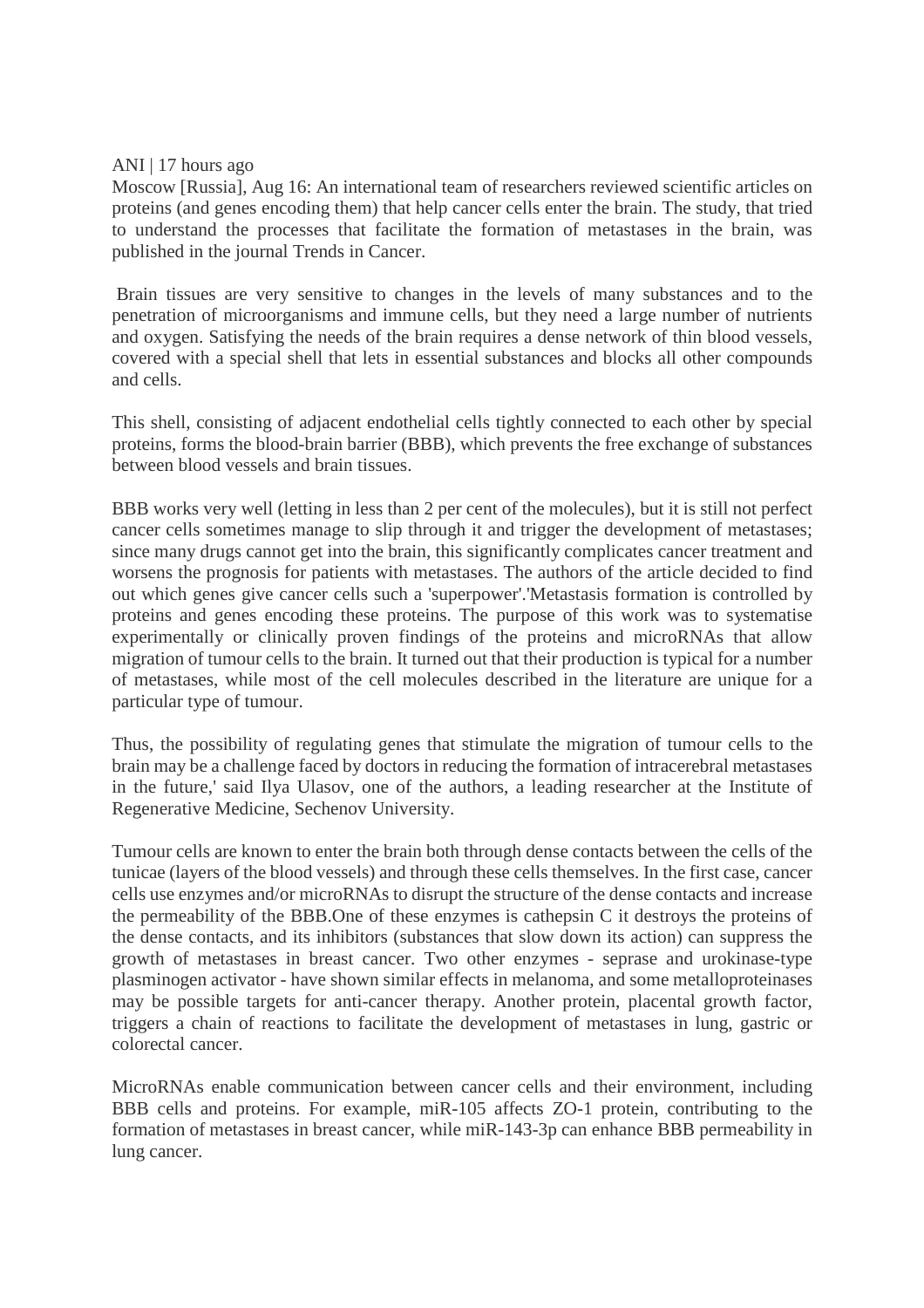The second way - penetration of cancer cells through BBB cells - is possible due to proteins of the cell wall, integrins, and certain groups of enzymes. In several types of cancer, metastasis cells showed an increased content of integrins avb3 and avb8. It is possible that they are involved in the formation of metastases in the brain and can serve as a biomarker of the disease. Another integrin, VLA-4, is produced in the metastases of most melanoma patients and promotes the binding of cancer cells and BBB cells, which opens the way to the brain.

In total, the authors reviewed 44 proteins, described the mechanism of their influence on the formation of metastases and listed the genes encoding them. The study will help scientists work out new ways to prevent and treat cancer, stroke and Alzheimer's disease, which also affect BBB integrity.

# **Corona vaccine**

# **Corona vaccine LIVE: भारत मउपलबध् हगेकोरोना के येटीके, चल रही बात (Navbharat Times: 2020817)**

https://navbharattimes.indiatimes.com/india/coronavirus-vaccine-latest-news-update-indiaeyeing-russia-covid-vaccine-oxford-astrazeneca-azd1222-and-moderna-niaidtika/articleshow/77582300.cms

Covid Coronavirus vaccine latest update: भारत सरकार दिुनयाभर केटॉप कोिवड वैक्सीन (Covid-19 vaccine) कैंडिडेट्स को हासिल करने की कोशिश में है। इसके अलावा, देसी टीकों के ट्रायल पर भी नजर रखी जा रही है।

coronavirus vaccine latest news update india eyeing russia covid vaccine oxford-astrazeneca azd1222 and moderna-niaid tika

Corona vaccine LIVE: भारत में उपलबध होंगे कोरोना के ये टीके, चल रही बात

कोरोना वायरस का टीका (Coronavirus vaccine) हासिल करने के लिए भारत सरकार ने कोशिशें तेज कर दी हैं। यूनाइटेड किंगडम की यनिवर्सिटी ऑफ ऑकसफर्ड-असत्राजेनेका (Oxford-AstraZeneca) और अमेरिका की मॉडर्ना-NIAD (Moderna-NIAID) वैकसीन पाने की तैयारी है। सोमवार को देश के टॉप एक्सपर्ट्स कुछ वैकसीन के डेवलपमेंट में शामिल फार्मा कंपनियों से मीटिंग करेंगे। इससे वैकसीन हासिल करने के प्रोसेस में और तेजी आ सकती है। गलोबली टॉप कैंडिडेटस के अलावा, सरकार देश में बनी दो वैकसीन के ट्रायल पर भी नजर रखे हए हैं। भारत बायोटेक-ICMR की बनाई  $\rm Covax$ in और जायडस कैडिला की  $\rm ZyCov\text{-}D$  फिलहाल फेज  $1/2$  टायल में हैं। इसके अलावा सीरम इंस्टिट्यूट ऑफ इंडिया (SII) भी अस्**त्राजेनेका के साथ AZD1222 वैक्**सीन के ट्रायल की डील कर चुका है। इन वैकसीन कैंडिडेटस पर भारत की नजर

सरकारी पैनल जिन वैकसीन कैंडिडेटस की तरफ देख रहा है, उसमें  $Oxford-AstraZeneca$  और  $Moderna$  फेज 3 ट्रायलस में हैं। इसके अलावा जर्मनी और इजरायल समेत दनिया के नौ और वैकसीन प्रोग्राम पर भी सरकार विचार कर रही है। सोमवार को जब नैशनल एकसपर्ट ग्रुप ऑन वैक्सीन एडमिनिस्ट्रेशन की मुलाकात होगी तो उसमें SII, भारत बायोटेक और जायडस कैडिला के अलावा कई फार्मा कंपनियों के प्रमुख शािमल हगे।

आज की मीटिंग में कौन-कौन होगा शामिल $\Omega$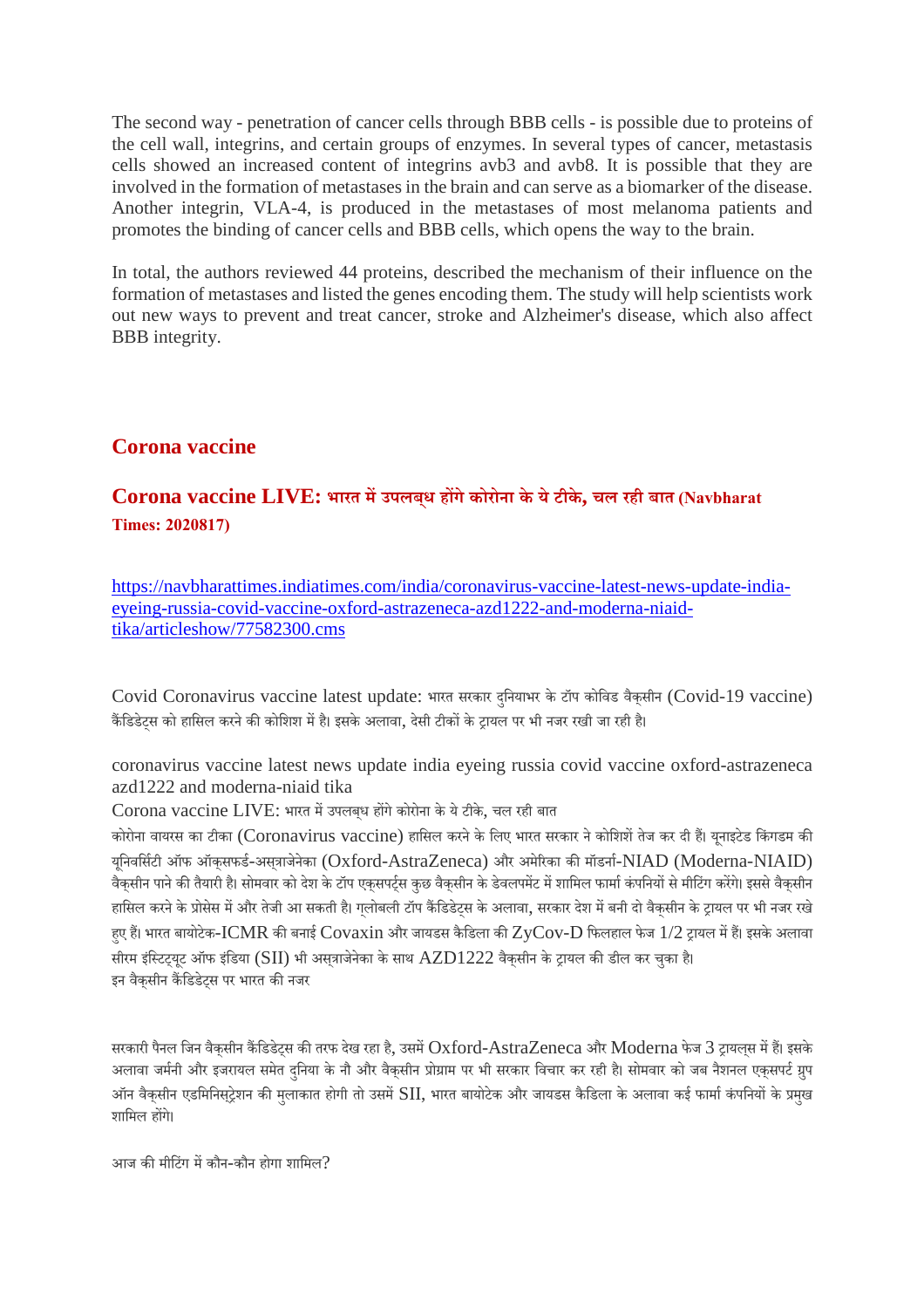नीति आयोग के वीके पॉल की अगुवाई में बना पैनल आज फार्मा कंपनियों से मुलाकात करेगा। इस पैनल में केंद्रीय सवास्थ्य सचिव राजेश भूषण भी शामिल हैं। इसके अलावा डिपार्टमेंट ऑफ बायोटेकनोलॉजी की सचिव रेण सवरूप,  $\rm ICMR$  के डायरेकटर जनरल डॉ बलराम भार्गव और डिपार्टमेंट ऑफ फार्मास्यूटिकलस के सचिव पीडी वाघेला भी इस पैनल का हिस्सा हैं।

रूसी वैकसीन के ट्रायल डेटा का इंतजार

रूस ने अपनी कोरोना वैकुसीन (Russia Covid vaccine) लॉनच तो कर दी है मगर भारत उसे फेस वैलयू पर नहीं लेना चाहता। मीडिया रिपोर्ट्स के अनुसार, भारत को उनकी वैकसीन Sputnik V के ट्रायल डेटा का इंतजार है। इस वैकसीन के भारत के उतुपादन की कोशिशें भी चल रही हैं और कई फार्मा कंपनियां रूसी डायरेक्टर इनवेस्टमेंट फंड (RDIF) के संपर्क में हैं। हालांकि बेहद कम लोगों पर ट्रायल के चलते इस वैक्सीन का खासा िवरोध हो रहा ह।ै

क्लिनिकल ट्रायल से गुजर रहीं 29 वैकुसीन

 $-29-$ 

दनियाभर में इस वकत 29 कोविड वैकसीन (एक्सपेरिमेंटल) क्लिनिकल ट्रायल से गुजर रही हैं। इसके अलावा 138 वैकसीन ऐसी हैं जो प्री-.<br>क्लिनिकल स्टेज में हैं यानी जिनका डेवलपमेंट या जानवरों पर टेस्टिंग चल रही है। दनियाभर के एक्सपर्ट्स का मानना है कि सेफ वैक्सीन आने में अगले साल की शुरुआत तक का वकत लग सकता है। आमतौर पर किसी वैकसीन को डेवलप कर बाजार में उतारने में  $10$ - $12$  साल लगते हैं मगर कोरोना के प्रकोप को देखते हुए इस प्रक्रिया को बेहद तेज किया गया है।

देसी कोरोना वैकसीन का क्या है स्टेटस?

ICMR-भारत बायोटेक की Covaxin का ट्रायल देशभर में 12 जगहों पर चल रहा है। वॉलंटियर्स को बैच में डोज दी जा रही हैं। एक बार सबको डोज दिए जाने के बाद ब्लड टेस्ट्स किए जाएंगे, तब पता चलेगा कि वैक्सीन कितनी असरदार है। Zydus Cadila की ZyCov- ${\rm D}$  का फेज- $2$  ट्रायल  $6$  अगसृत से शुरू हुआ था मगर फेज- $1$  के नतीजे अबतक सार्वजनिक नहीं किए गए हैं।

The King, wearing a purple velvet suit, joined the president in the Oval Office and proceeded to suck up. Elvis claimed the Beatles were a bad influence, and he verily agreed with ...+ Meghraj Khedkar

Navbharat Times News App: देश-दुनिया की खबरें, आपके शहर का हाल, एजुकेशन और बिज़नेस अपडेट्स, फिल्म और खेल की दुनिया की हलचल, वायरल न्यूज़ और धर्म-कर्म... पाएँ हिंदी की ताज़ा खबरें

# **Corona (Hindustan: 2020817)**

https://epaper.livehindustan.com/imageview\_255670\_103337326\_4\_1\_17-08- 2020\_0\_i\_1\_sf.html